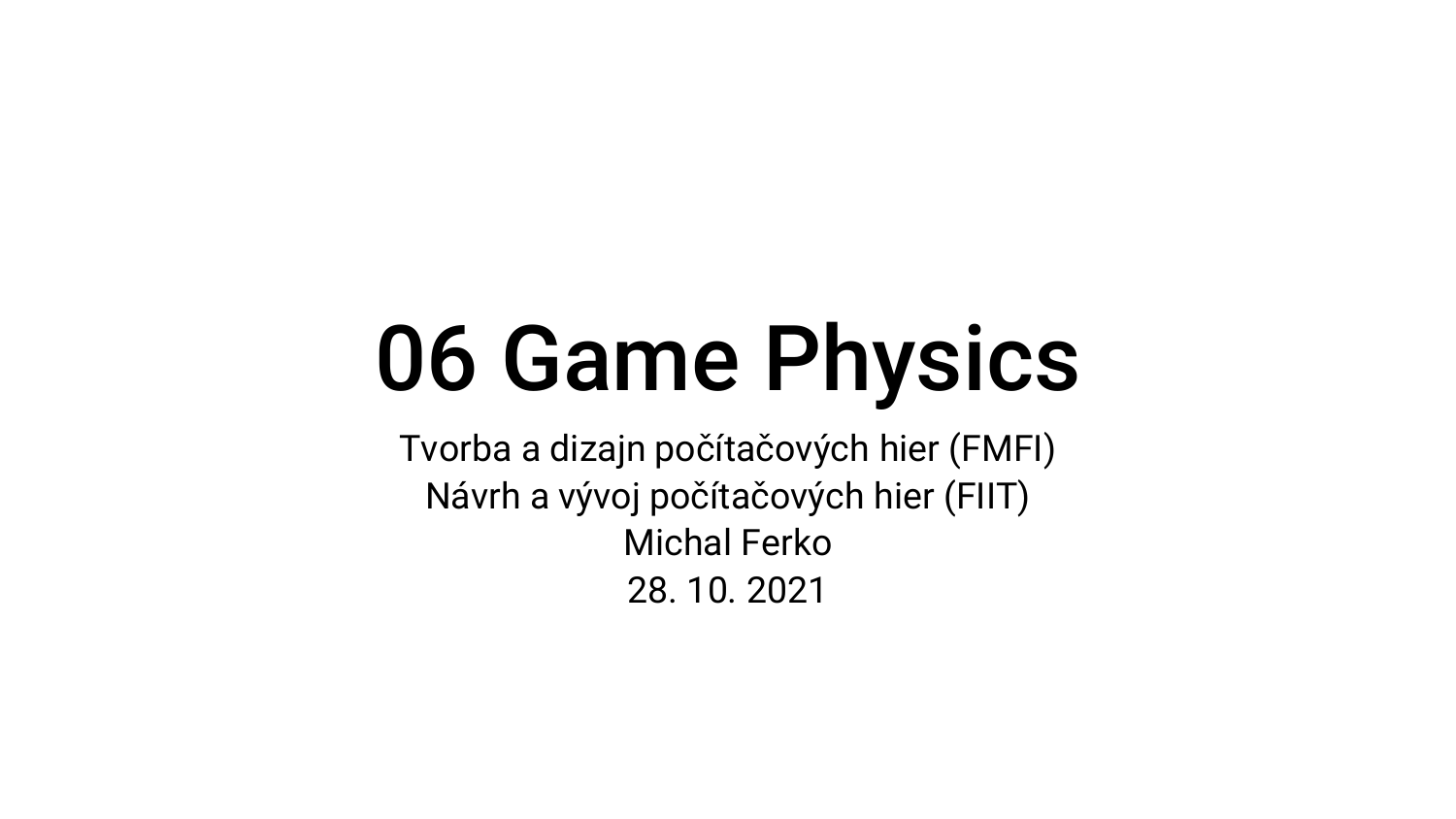## Realistic modeling of the world

- We are mimicking the real world with realistic rendering, environments and animations
- Pre-defined physics animations (exported from a 3D modeling software such as 3ds max) can add physics into our world
- Usually we need to **dynamically** create these animations
- We need to react to user input
- The simplest game physics model: Pong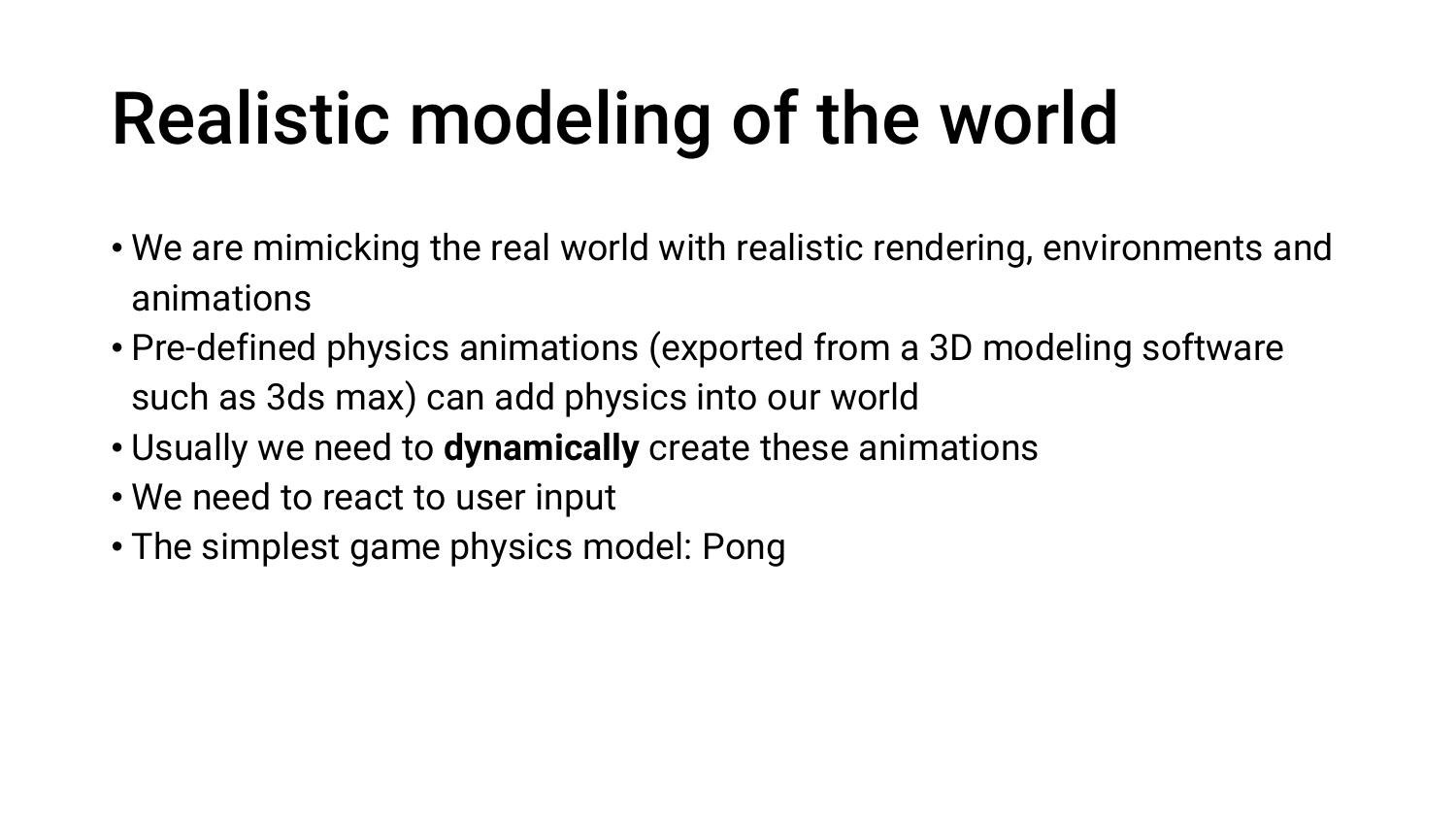# Pong physics model

- We have a ball moving at constant speed
- We render one frame every 20ms -> 50 FPS
- Whenever the ball hits a paddle, we compute new **velocity**
	- That is, direction and speed
- Paddles are moved only by user input, not affected by the ball

- 3D points:  $P, Q, R ... \in \mathbb{E}^3$
- 3D vectors:  $u, v, w ... \in \mathbb{R}^3$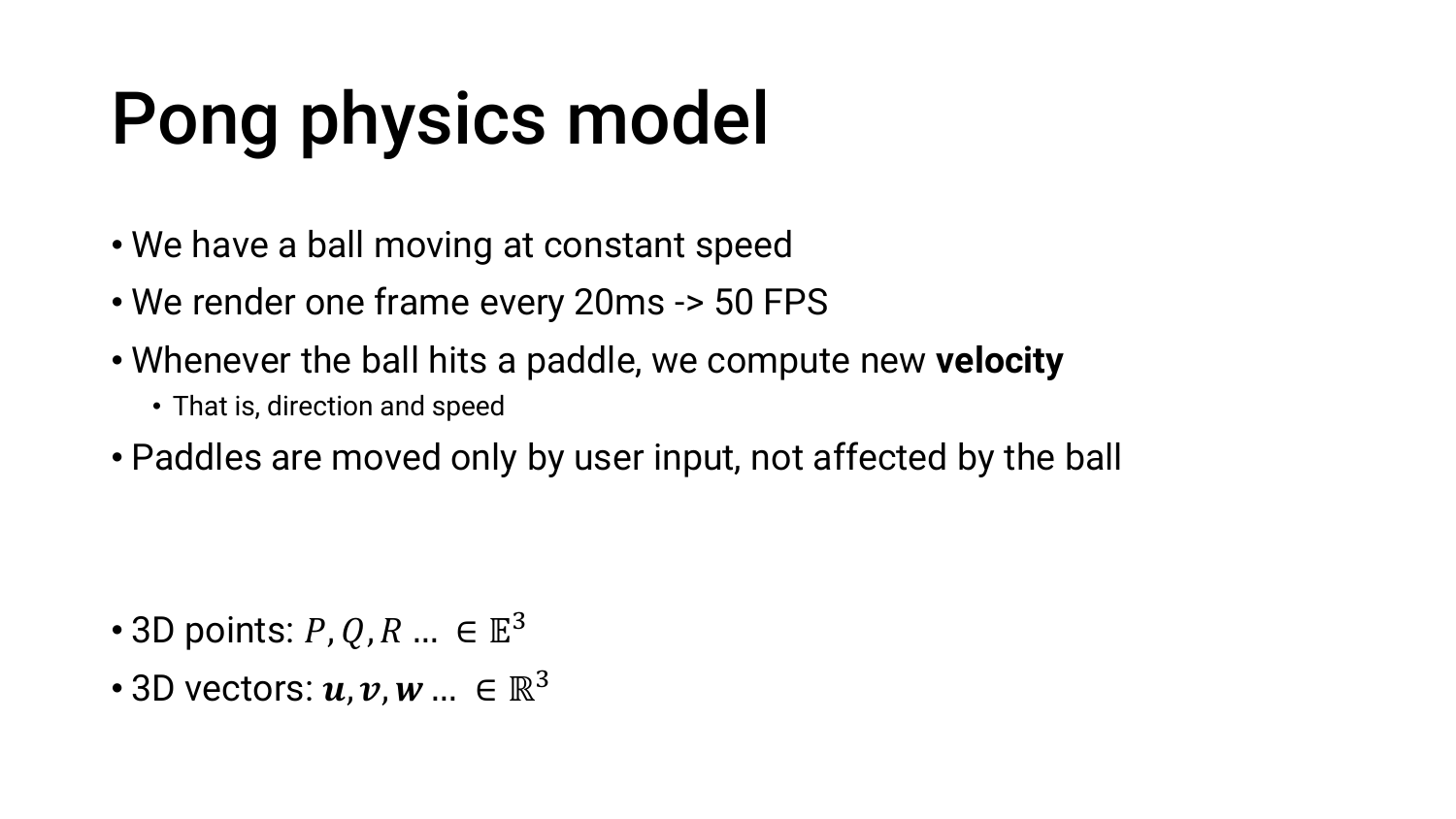# Pong physics model (2)

- $n =$  current frame,  $n + 1 =$  next frame
- Update the position of the ball every frame

•  $P_{n+1} = P_n + (v * \Delta t)$ 

- Bounce off of the top and bottom of the screen
- Detect if a collision occurred between frame  $n$  and frame  $n + 1$ 
	- Is the line  $\overline{P_n P_{n+1}}$  intersecting the paddle line?
- On collision, change the ball's velocity
	- Compute the exact point at which the ball will bounce off
	- Change velocity by reflecting the velocity vector
- End game if the ball intersects the left or right of the screen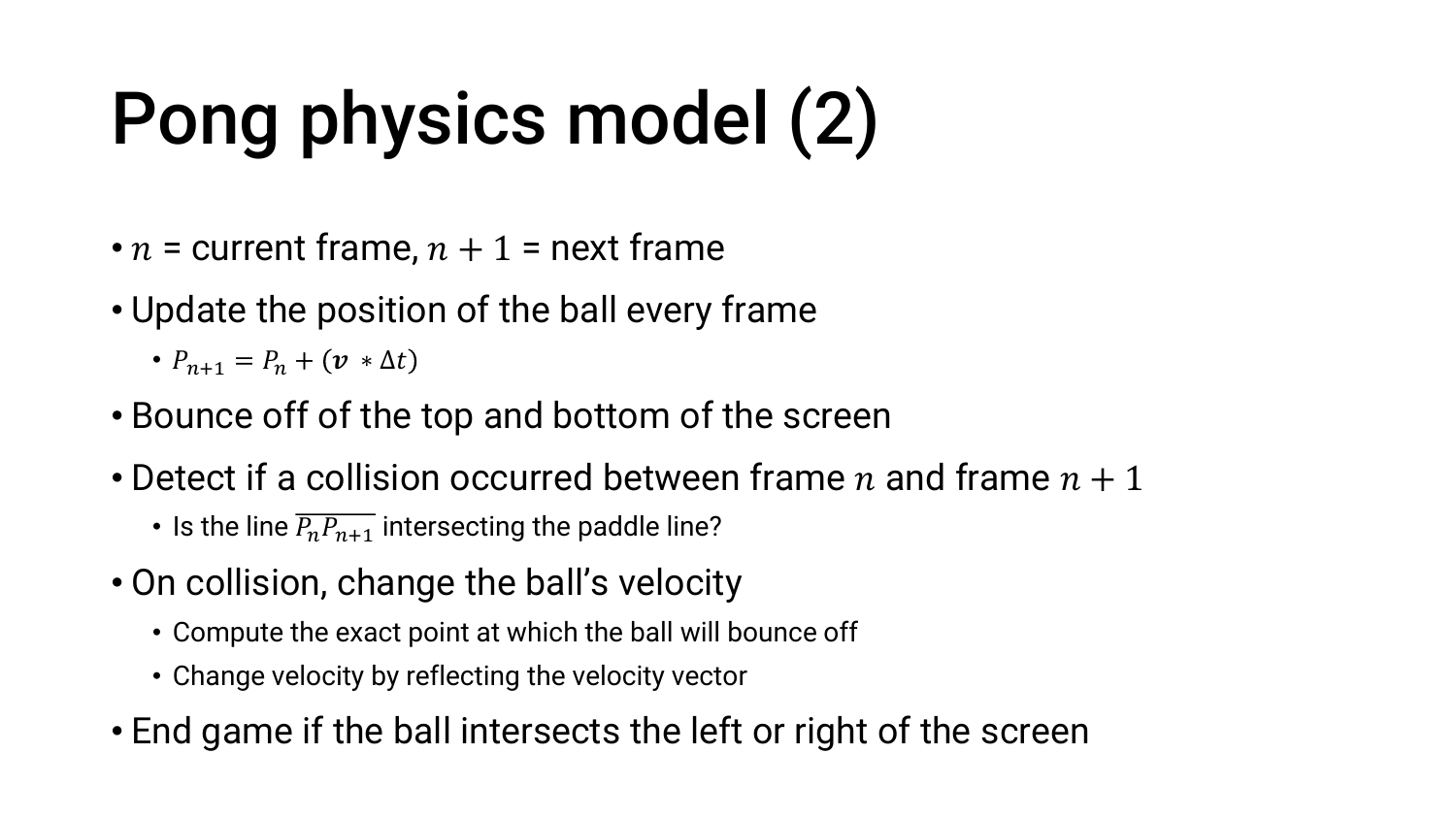## Complex physics models

- To perfectly simulate the real world, we would need lots of different physical mechanics
- Rigid bodies and their dynamics
- Soft bodies
- Fluids

 $\bullet$  …

- Vehicle physics
- Ragdoll physics
- Cloth simulation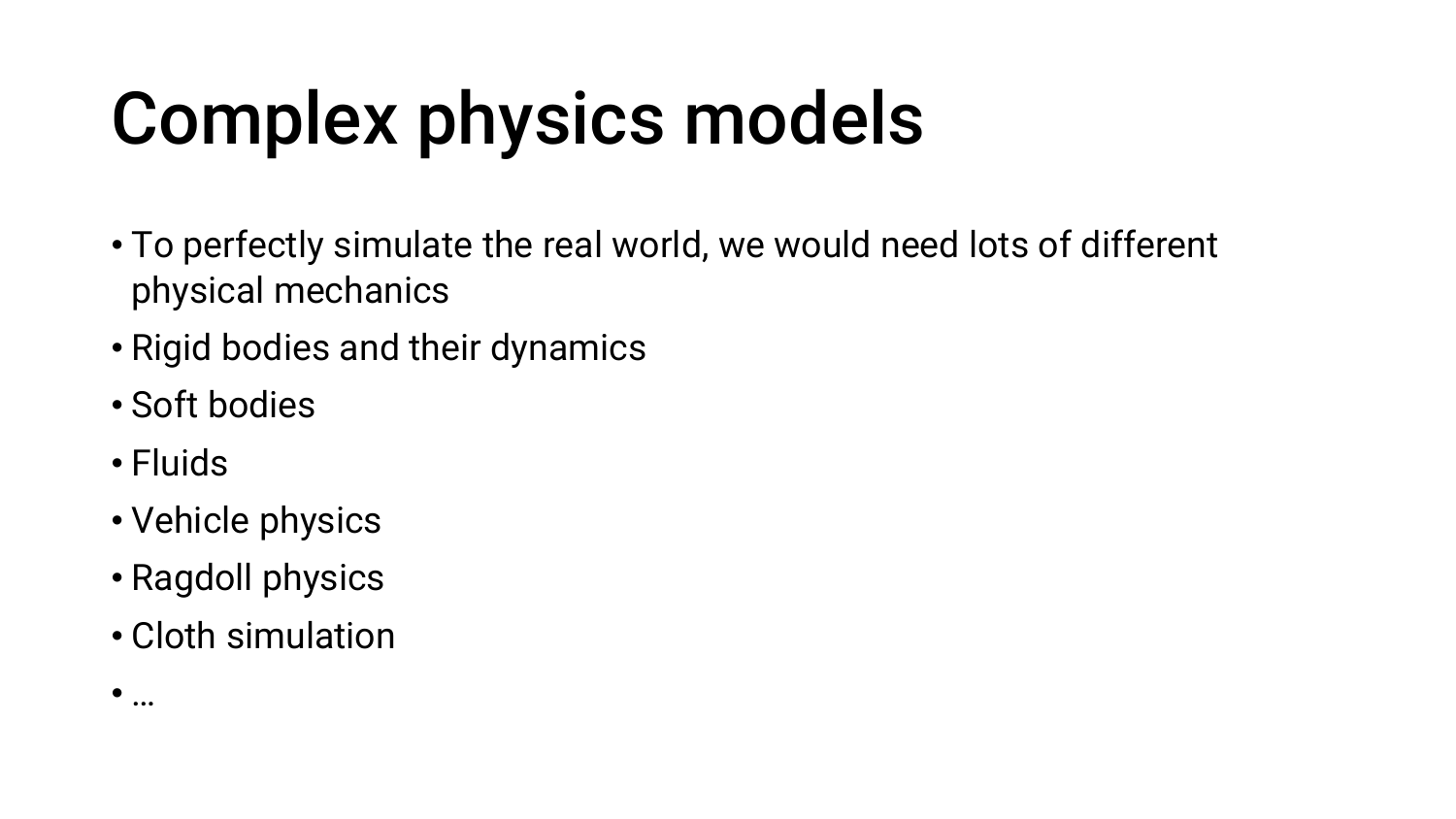# Complex physics models - Reality

- Most of these mechanics are very complex and have little usage in games
- All the games out there with physics use **rigid body dynamics**
- Racing and simulator games also include vehicle physics
- Ragdoll physics is used for death animations of characters
- Soft bodies are used rarely, too complex or not well plugged into a game
	- Added value to the game is usually negligible
- Cloth simulation
- Fluid dynamics is usually overkill, animating oceans or water is done using simpler tricks
	- These tricks do not allow the player to interact much with it
	- Portal 2 looks like it's using fluid dynamics, but it's a simple trick as well
	- Terraria, Minecraft use extremely simplified models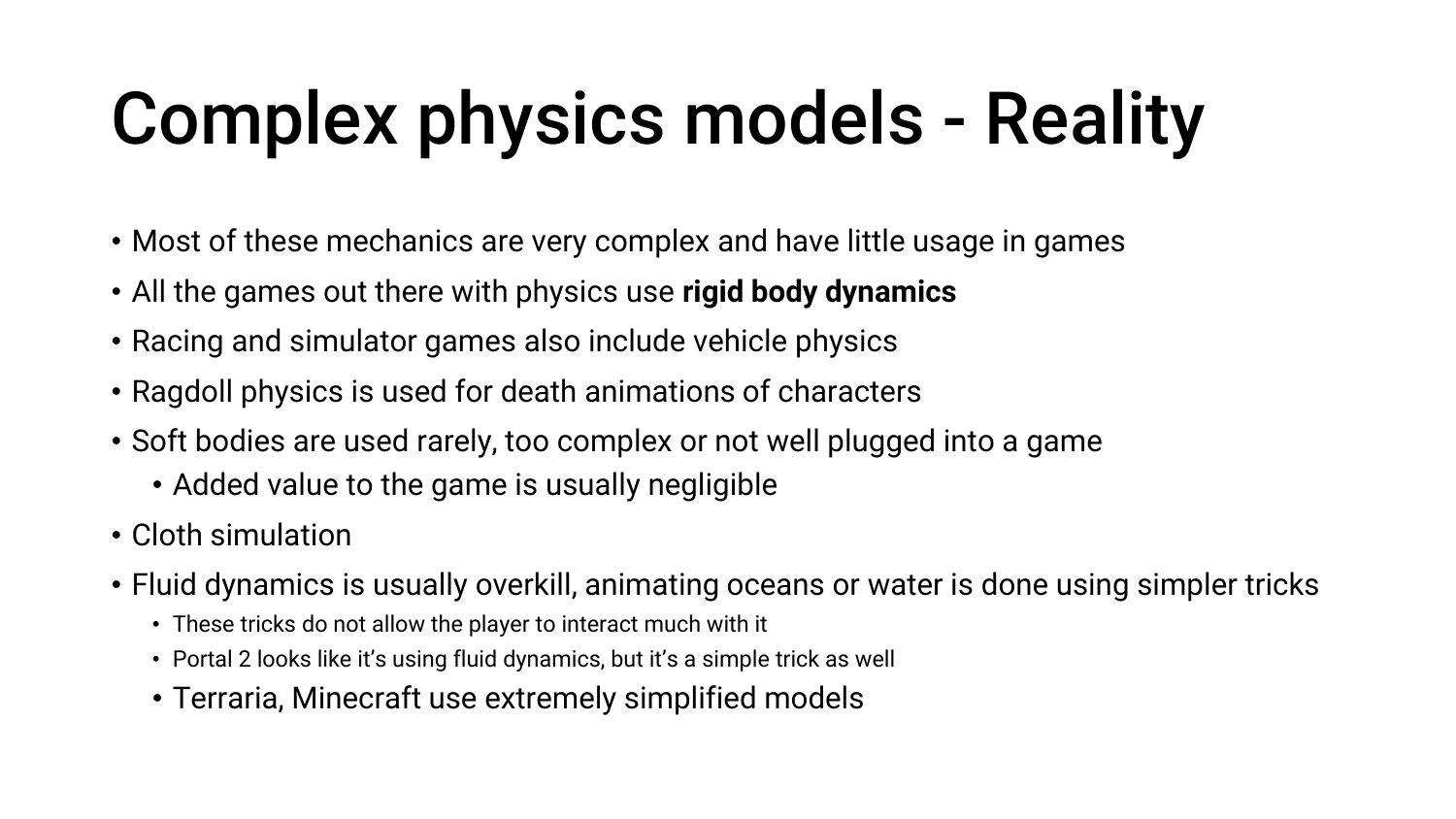# Rigid body dynamics

- We will focus only on this part of realistic physics
- Our objects will be **rigid bodies** non-deformable solid objects
- We want to compute the **dynamics** of rigid bodies
	- The movement and rotation of rigid bodies
	- Based on Newton's laws of motion (a.k.a. dynamics)
- There are also several constraints we can place on objects
	- Static objects not movable by any force
	- Kinematic objects moved by the users (such as the player character), but not moved by other objects such as grenades or bullets that hit the character
		- Apply force on other objects, any force applied to them is ignored
	- Joints, connected components (car wheel)…
- We will first go through **linear dynamics**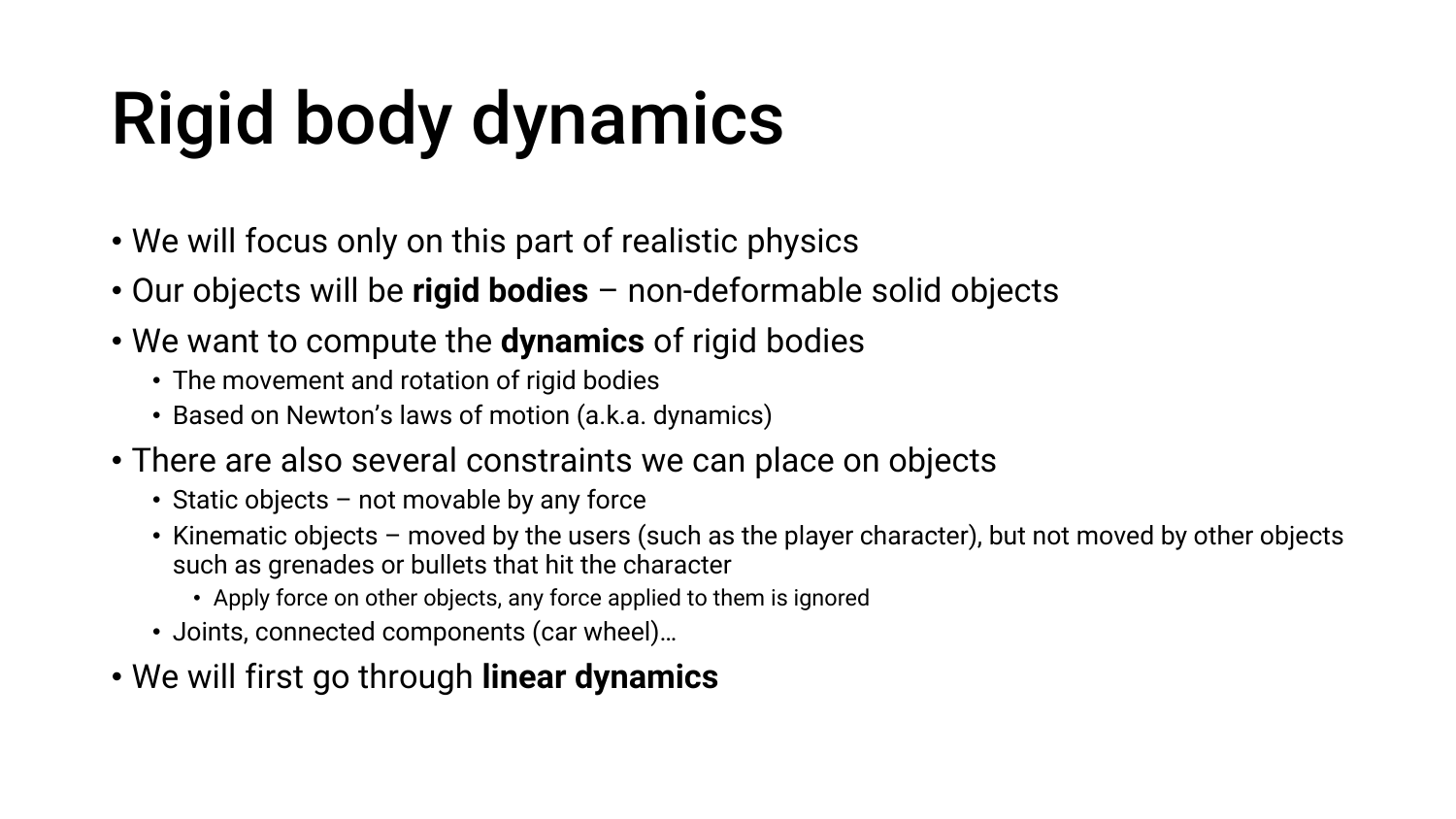#### Moving with constant acceleration

- Movement of the object through the world is a *position function*
- We do not know the values of  $X(t)$  until all player input up until time t is known
- Constant velocity =>  $X(t) = X_0 + t * v_0$
- Derivative of the position function is *velocity*
- $\cdot \frac{\partial X}{\partial t}$  $\partial t$  $X(t) = v(t)$
- 2 nd order derivative: *acceleration*
	- When the acceleration is a zero vector, the velocity is a constant vector
	- Otherwise, velocity is a function of time (const. accel.):  $v(t) = v_0 + t * a$
	- Or with variable acceleration:  $v(t) = v_0 + t * a(t)$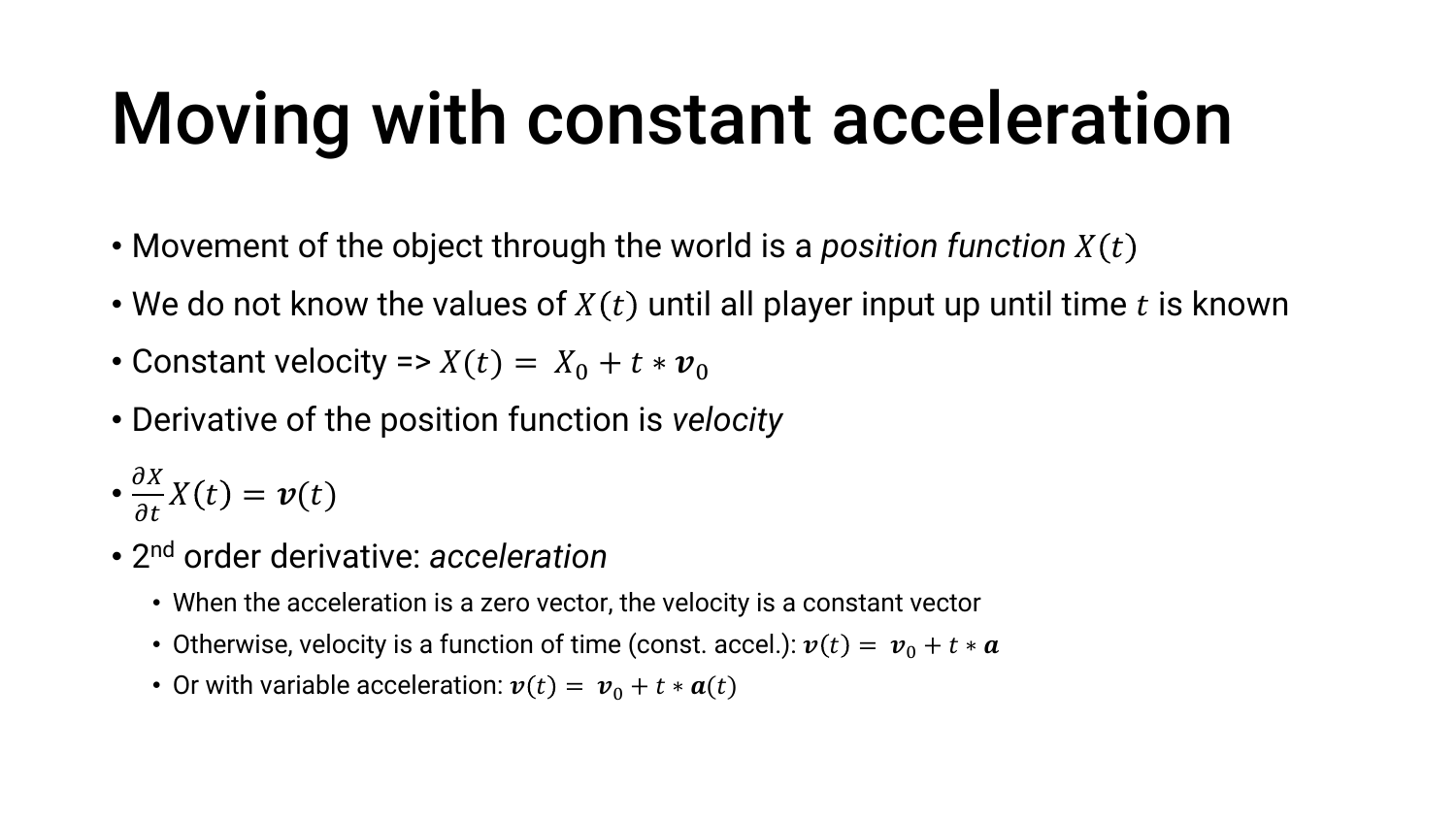#### Example

- Parabolic path of a projectile
	- "ballistic shot"
	- Works for all kinds if we ignore air friction
		- Rocks, cannonballs, bullets
- We have an initial velocity  $v<sub>0</sub>$  and initial position  $X<sub>0</sub>$
- Acceleration is equal to gravity, which is a constant

• 
$$
a = (0, -g, 0), g = 9.8ms^{-2}
$$

• 
$$
X(t) = X_0 + t * \nu_0 + \frac{1}{2}t^2 * a
$$

$$
\bullet \boldsymbol{v}(t) = \boldsymbol{v}_0 + t * \boldsymbol{a}
$$

$$
\bullet \mathbf{a}(t) = \mathbf{a}
$$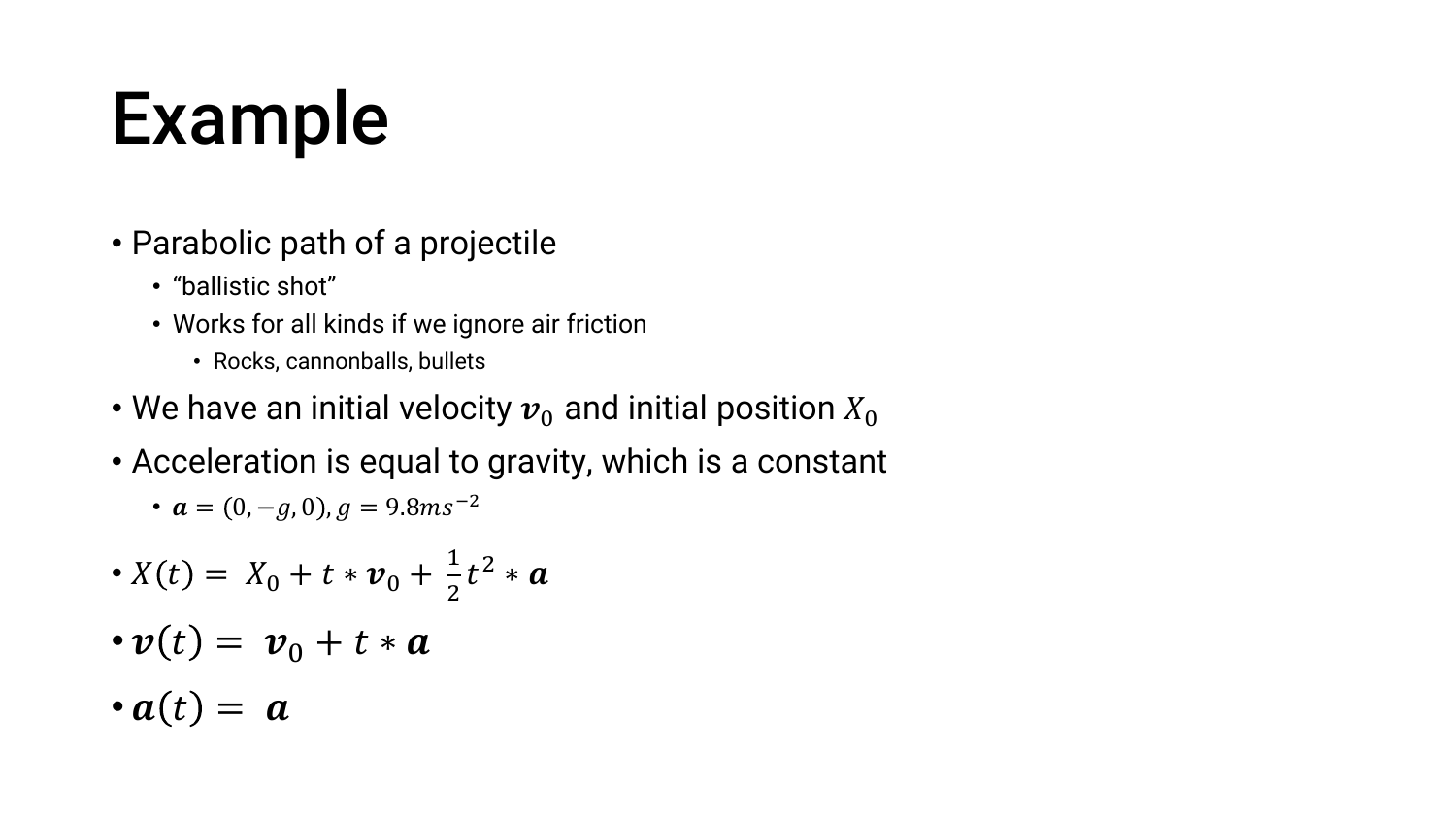#### Forces

- We want a way to compute the acceleration
- Acceleration is in a relationship with **force**

•  $f = m * a$ 

- $f$  force  $[N, kg ~*~ m/s^2]$
- $m$  mass  $[kg]$
- $a$  acceleration  $[m/s^2]$
- Multiple forces affect a single object, we need to compute the position, velocity and acceleration in the next time step with respect to all those forces
- Gravity we assume the world is flat
- Air friction
- Contact force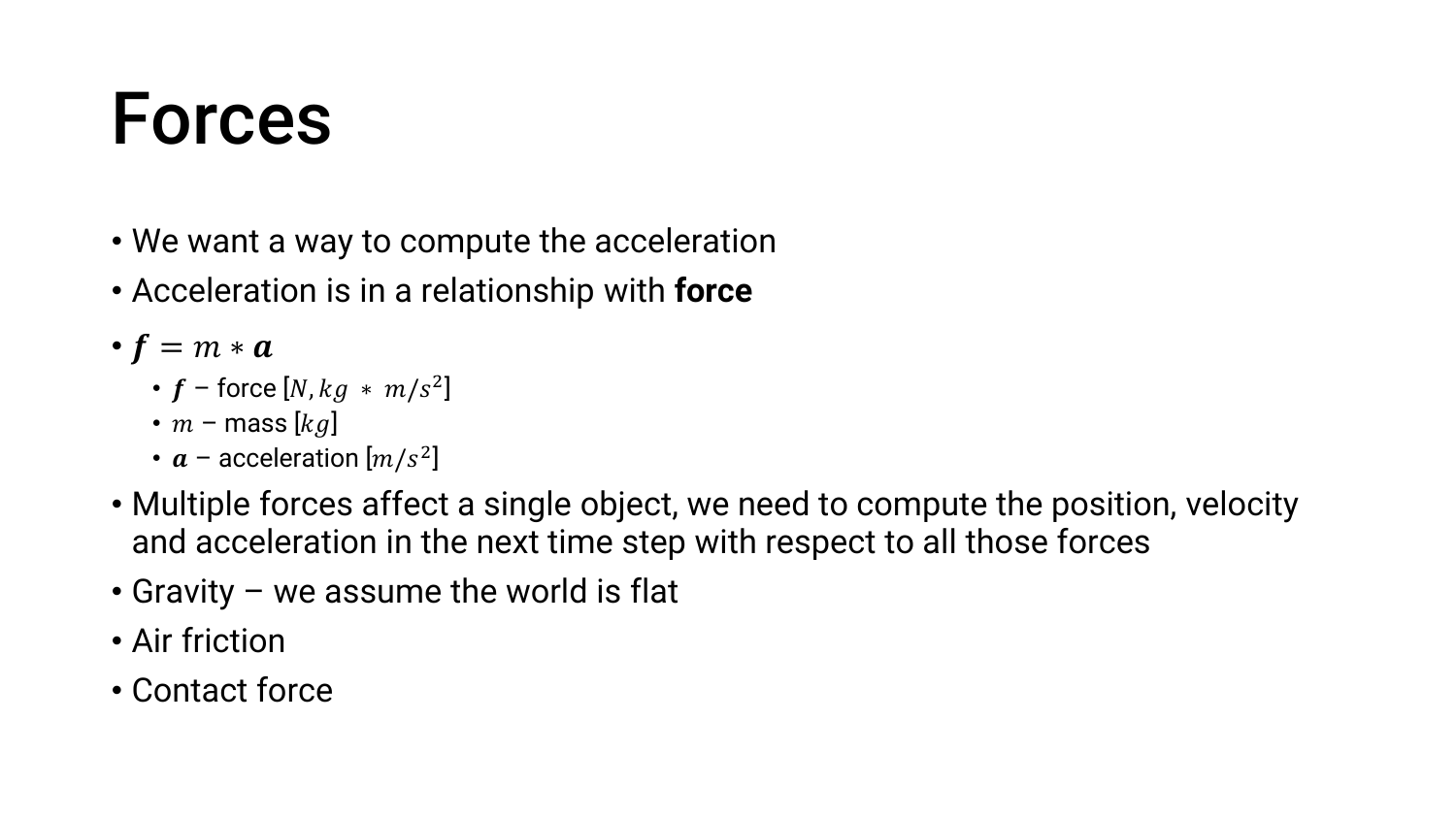### Getting the desired positions

- Forces are 3D vectors (direction + magnitude)
- Adding all forces affecting an object in frame  $N$  gives us the combined force that will determine the actual movement of the object
- Computing the result
	- 1. Apply forces  $f = f_0 + f_1 + \cdots + f_k$
	- 2. Compute acceleration from forces  $\boldsymbol{a}=\frac{f}{m}$  $\overline{m}$
	- 3. Integrate acceleration to get velocity  $v(t) = \int a(t) dt$
	- 4. Integrate velocity to get position  $X(t) = \int v(t) dt$
	- 5. Move objects to the desired position  $X(t)$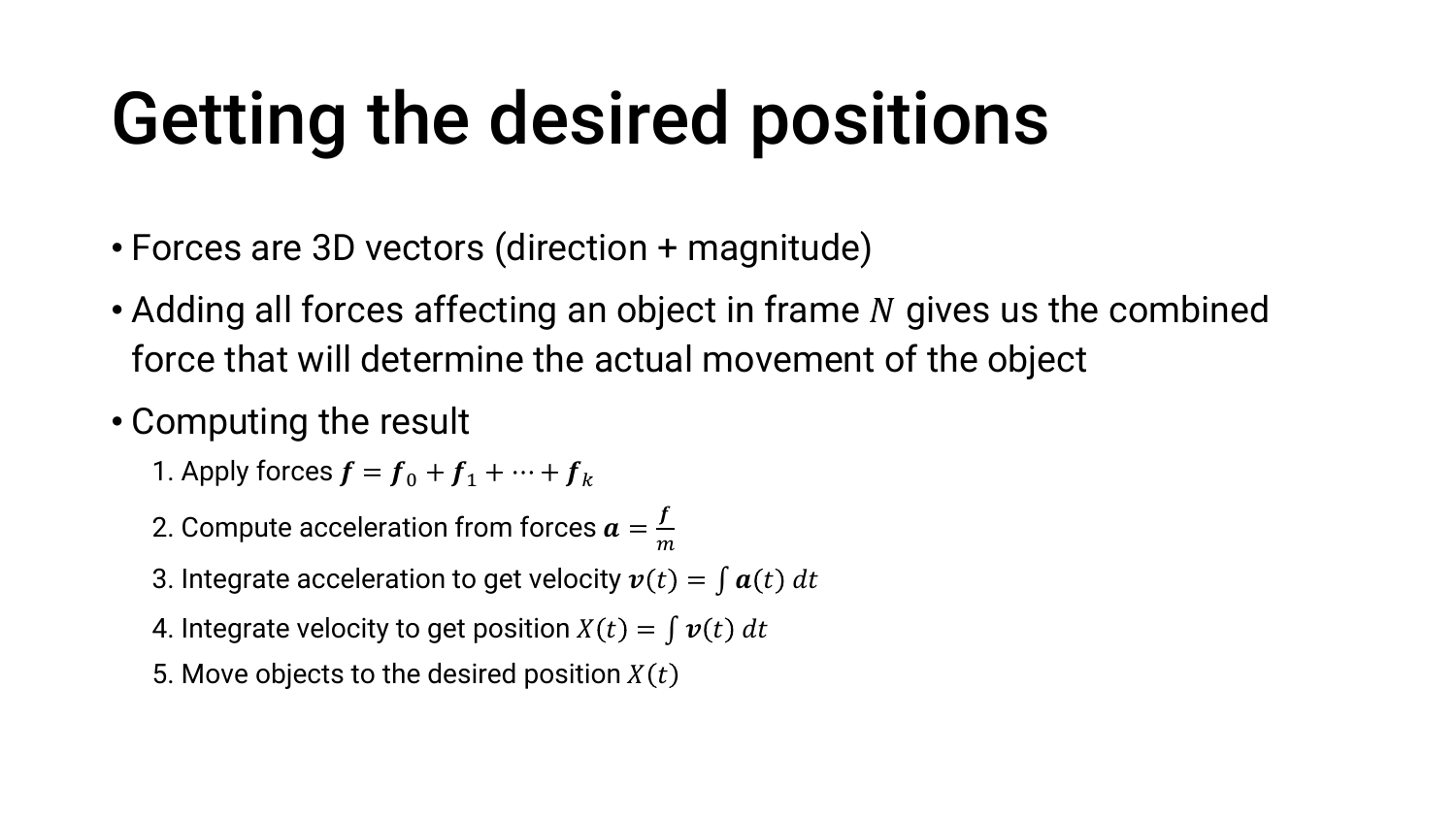#### Linear momentum

• We have a relationship between acceleration and velocity:

$$
\bullet \ \bm{a} = \frac{d\bm{v}}{dt}
$$

• The quantity  $p = m * v$  is the **linear momentum** and is related to a force f

• 
$$
f = ma = m \frac{dv}{dt} = \frac{dp}{dt}
$$

- *"The tendency of an object to remain in its current linear motion"*
- If the external force of a system is zero,  $p$  is constant
	- Very important for handling collisions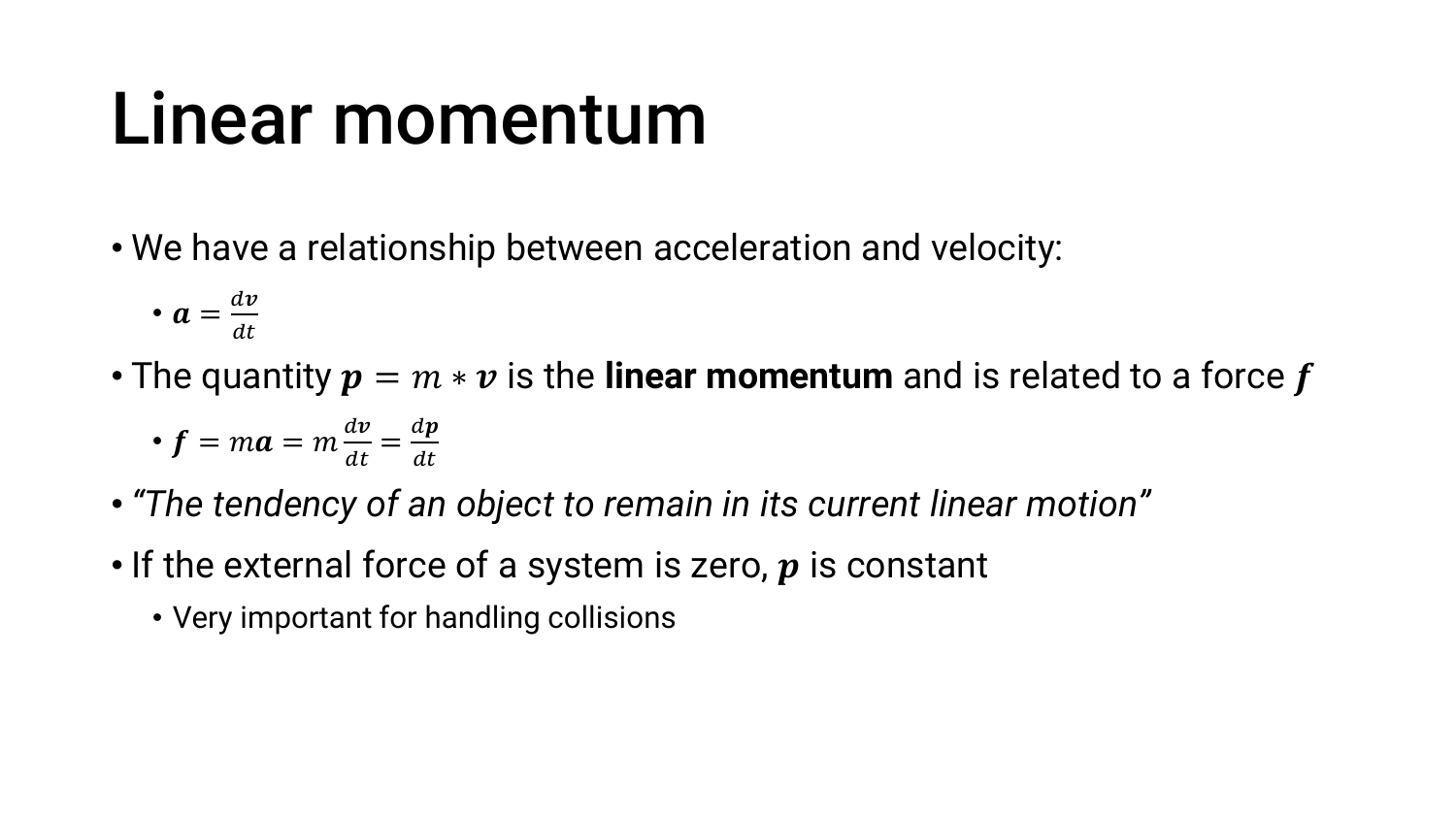### Moving with variable acceleration

- Analytic solution for computing the position and velocity is hard in general
	- We work with forces, so we start from acceleration
	- We will not find the exact equation for  $v(t)$  and thus not for  $X(t)$
- Impluse forces are simple
- Problems occur with variable forces that are applied continuously
	- Friction, springs, joints…
- Numerical integration solves these equations
	- Advanced topic, not covered here
	- See more in book references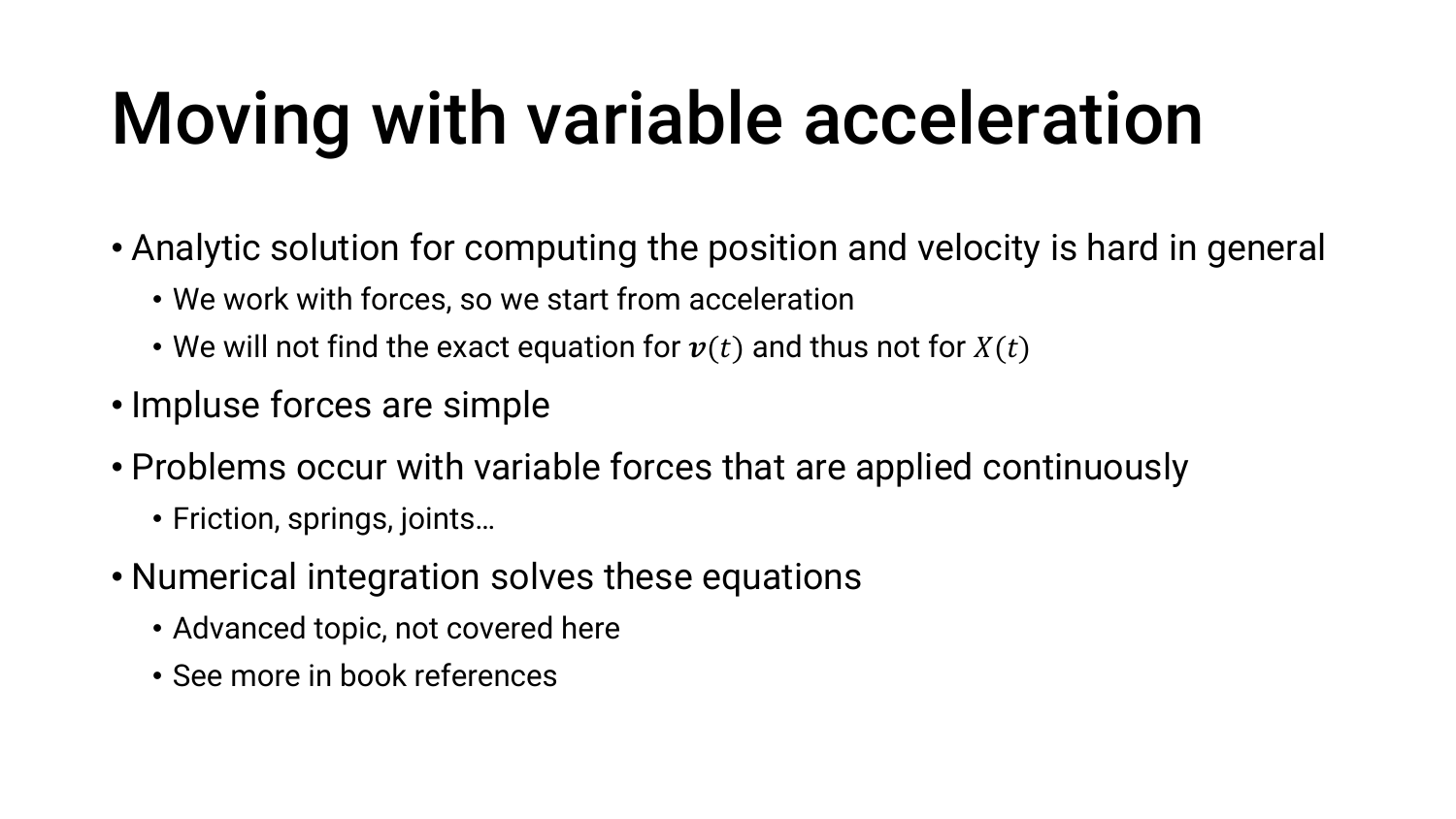#### Rotational dynamics

• We have not covered rotation of objects yet!

|  | Position $X \Rightarrow$ orientation $q$ (a quaternion)                        |
|--|--------------------------------------------------------------------------------|
|  | Velocity $v \Rightarrow$ angular velocity $\omega$                             |
|  | Force $f \Rightarrow$ torque $\tau$                                            |
|  | Linear momentum $\boldsymbol{p} \Rightarrow$ angular momentum $\boldsymbol{L}$ |
|  | Mass $m \Rightarrow$ inertia tensor $\boldsymbol{I}$                           |
|  |                                                                                |

- Center of mass important for computing the center of rotation
- The process of computing rotational dynamics is similar to linear dynamics
	- A little more complex, no time to go into detail
- Applying any force to an object is then split into two forces
	- Translational & rotational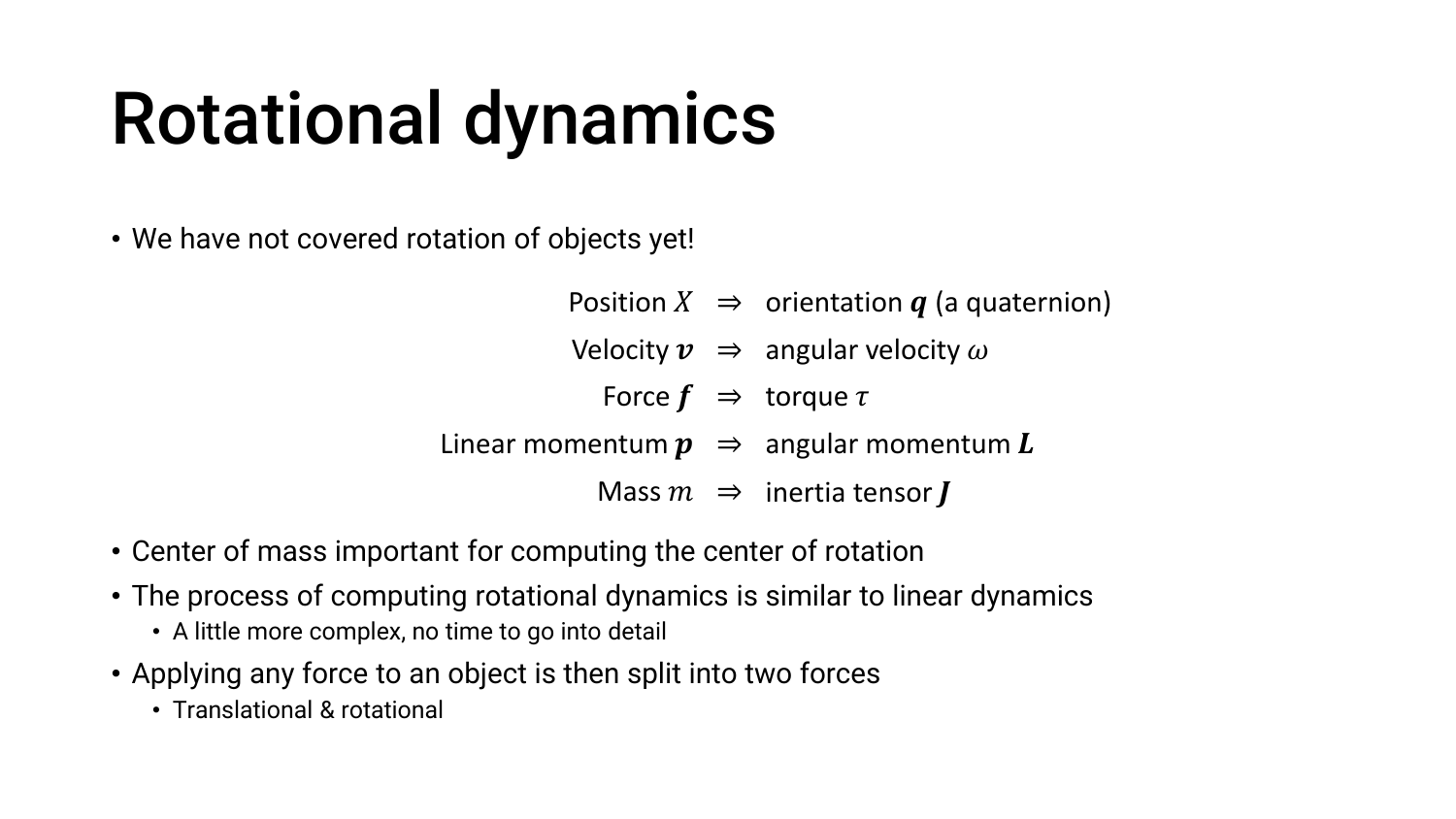#### Object-object interaction

- So far, we have talked about a single object affected by forces
- What happens when there are more objects?
	- At the moment, objects will pass through each other
- We need to detect when two objects are colliding
- This area of research is called **collision detection**
- Collision response is the next important part
	- We know two objects are colliding, what now?
	- Objects in contact apply forces to each other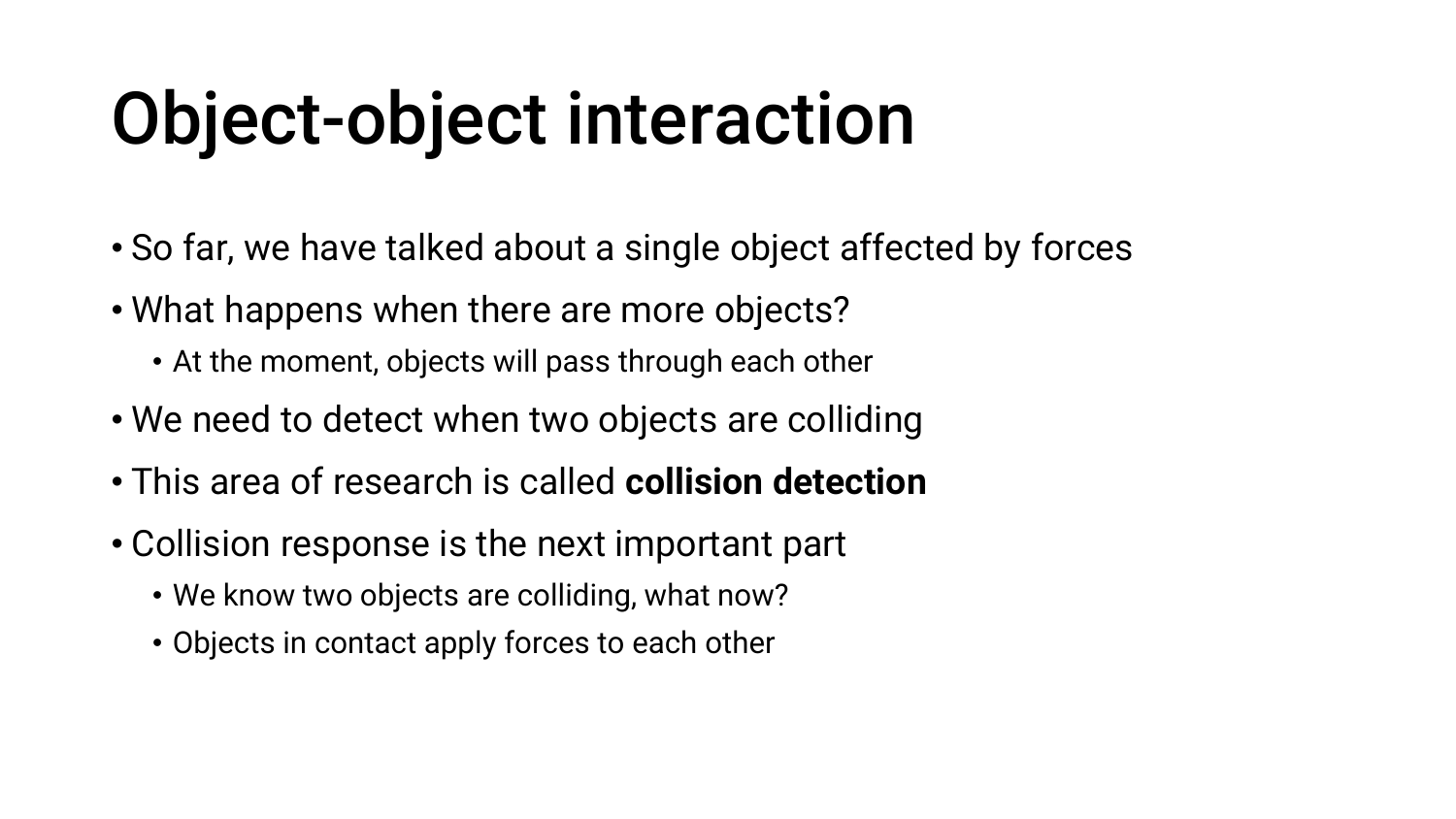#### Intersections

- Objects (rigid bodies) are just triangular meshes or simple well-defined shapes (spheres, capsules, boxes…)
- We might use other objects to determine intersections
	- For instance rays when shooting from a gun (or picking an object in 3D)
- Other simple helper objects
	- Planes, Spheres, Capsules, Axis-Aligned Boxes, Oriented Boxes…
- When working with intersections, we might want 2 types of result
	- Simple Boolean telling us if we are intersecting or not (our current focus)
	- The actual intersection (point, triangle, mesh, …)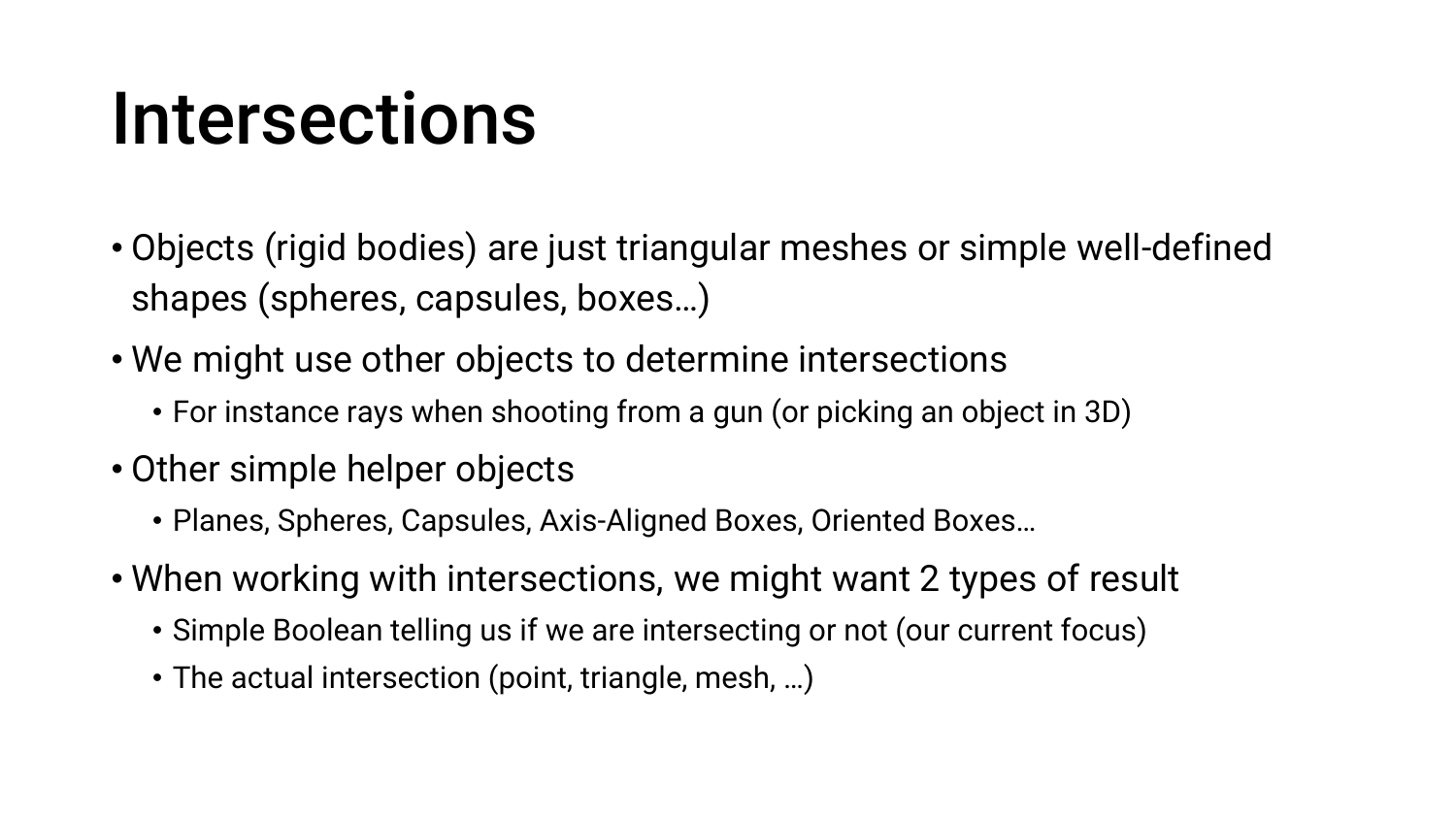#### Determining the intersection

- We have lots of different objects
	- Rays, Triangles, Planes, Spheres, Capsules, Axis-Aligned Boxes, Oriented Boxes…
- To determine intersection between either two, a special algorithm has to be used that is designed especially for the two types
- Very easy and fast-to-compute intersection algorithms
	- Ray-Sphere, Ray-Plane, Ray-AAB, Ray-Triangle
	- Sphere-Sphere, Sphere-Plane, Sphere-Triangle
	- AAB-AAB, AAB-Plane, …
	- Fast enough to performs thousands of these per second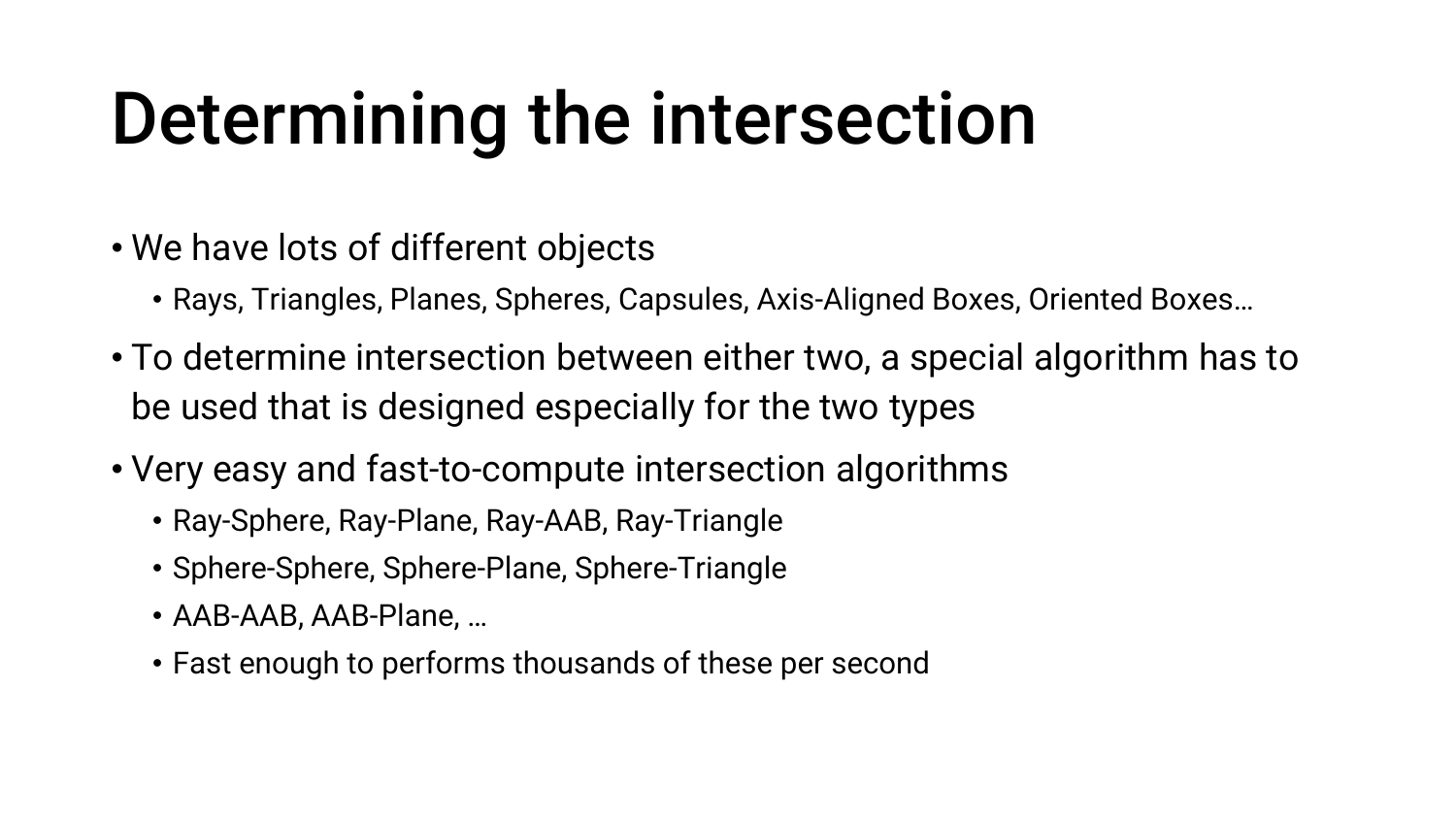### Slower intersection algorithms

#### • Convex meshes

- Intersections with convex meshes are hard in general
- Usually, we need to test every single triangle
- Non-convex meshes
	- Even harder than convex meshes
	- Might need to split non-convex meshes into several convex parts for performance reasons
- So slow that only tens to hundreds of tests can be executed per second
	- Heavily depends on mesh complexity
- Mesh-Mesh intersection
	- Might end up testing every triangle-triangle pair  $\Rightarrow$   $O(n^2)$
	- Two meshes with 10000+ triangles (not so much for rendering) will take terribly long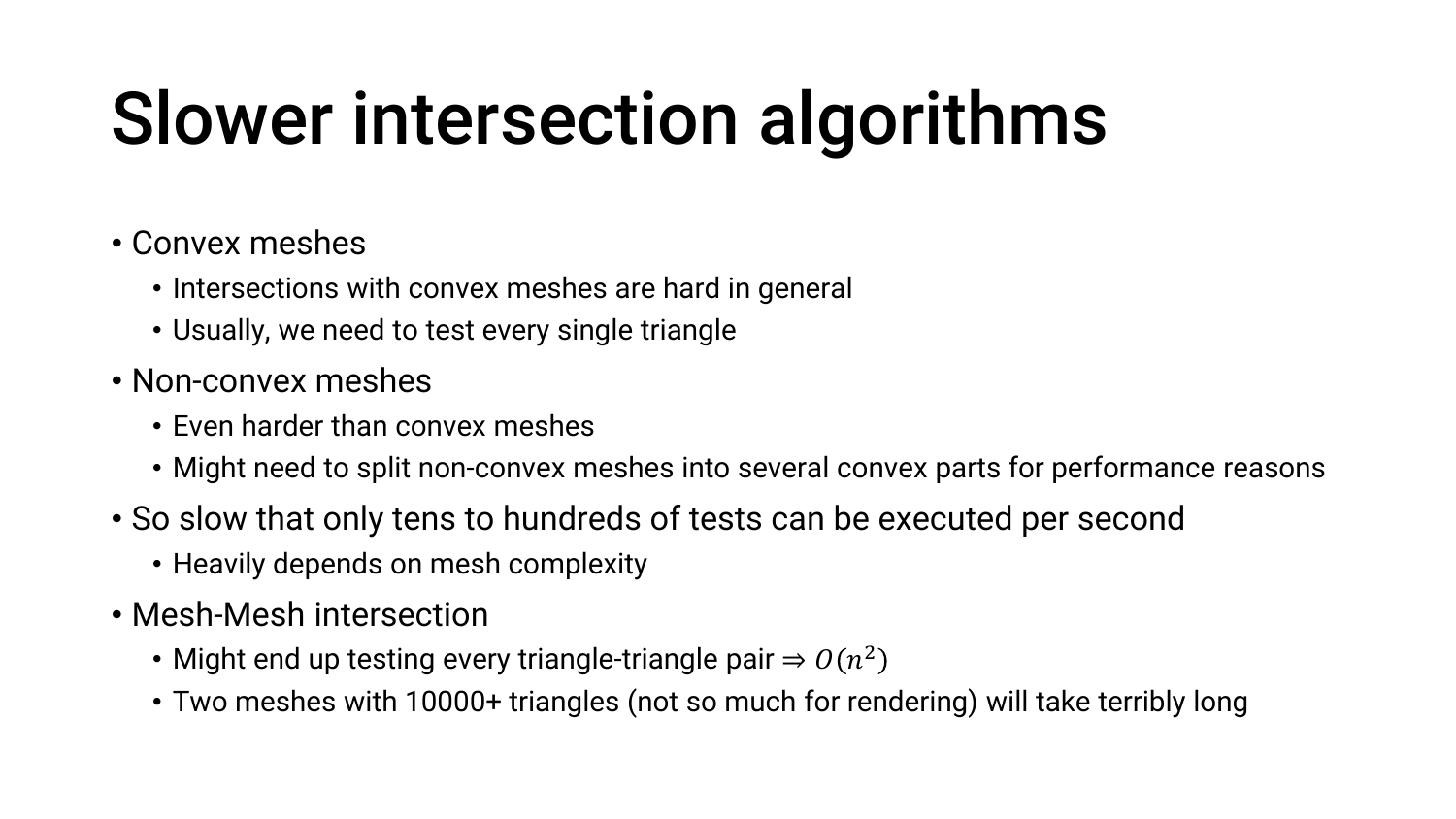## Optimizing intersections

- Use simpler shapes
	- Encapsulate complex objects with simpler ones
- No need for exact precision
- Take advantage of hierarchical space-partitioning
- Use bounding volumes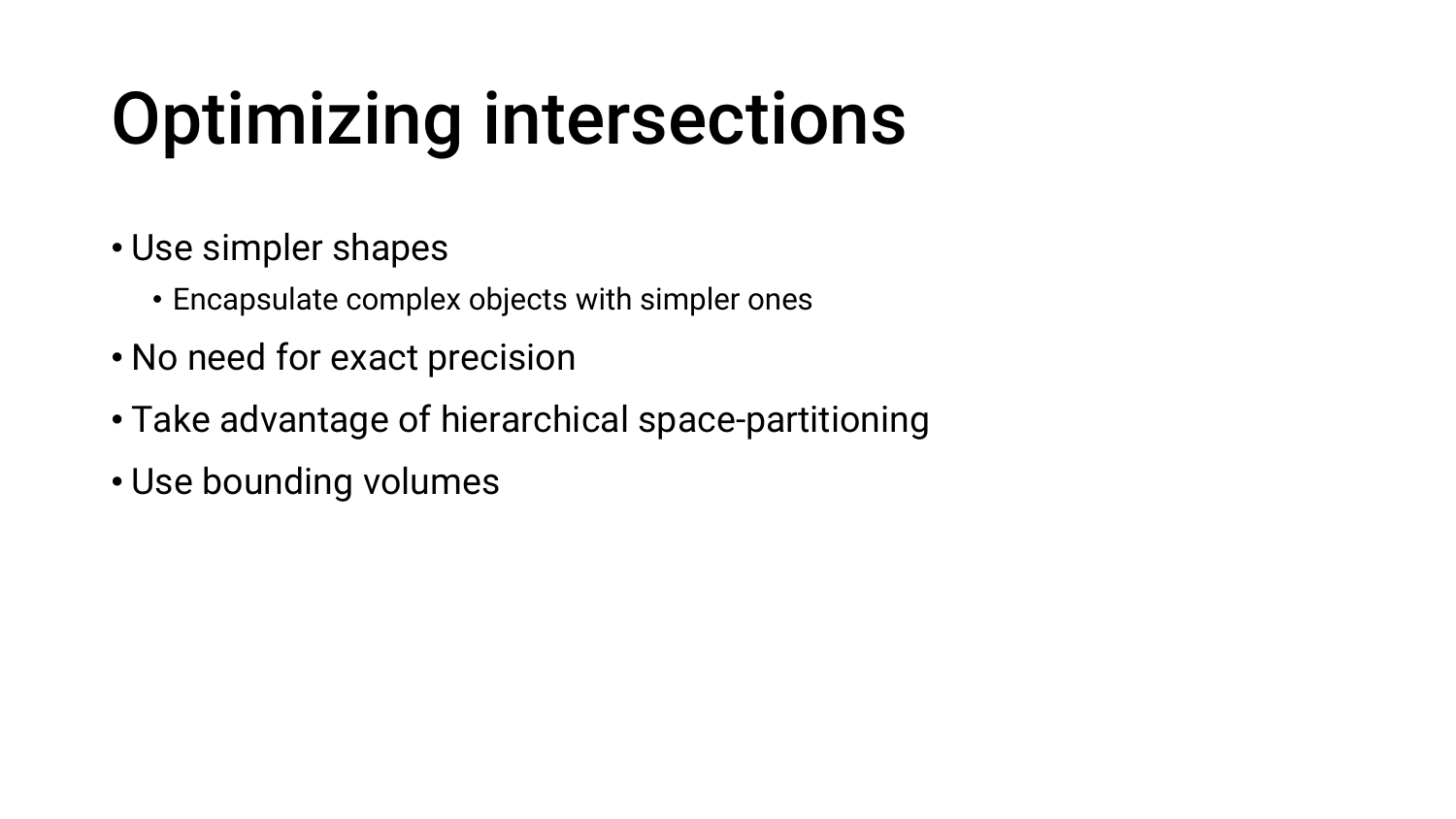#### Bounding volumes

- Bound complex mesh geometry with simple objects
- Bounding Spheres
- Axis-Aligned Bounding Boxes (AABB)
- Oriented Bounding Boxes (OBB)
- Use hierarchies of bounding objects for compound objects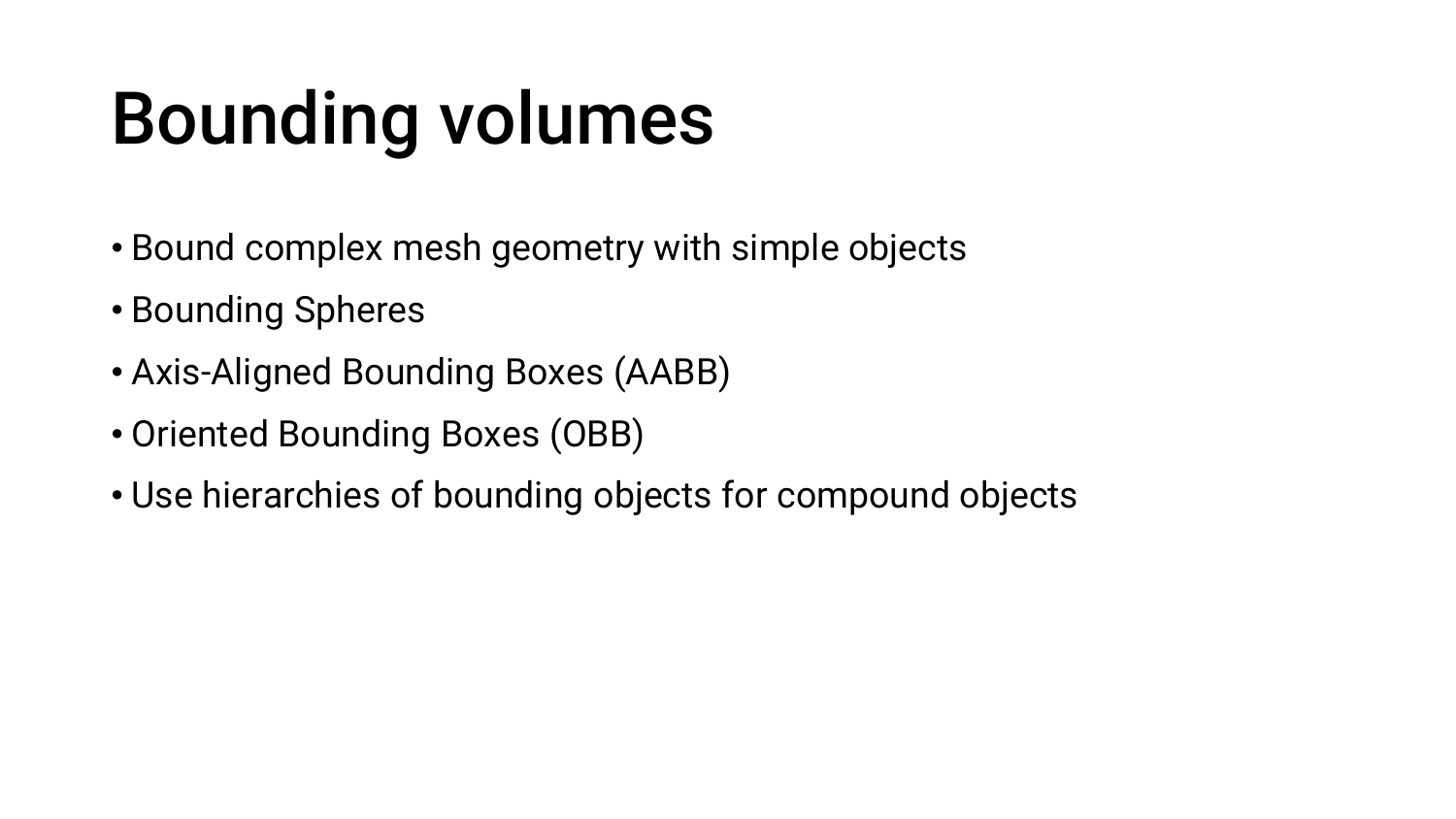# (Ray)casting

- Casting an object (ray, sphere…) against a scene determines which objects are hit
	- And in what order
- Used to determine closest objects along a line
	- Can be used to determine all objects we hit
- We can work with the contact points
- Example: shooting a gun in Counter-Strike
	- Cast a ray from the camera in the viewing direction
	- Determine what we hit first it's instant (usually called "hit-scan")
	- If it's a character ⇒ deal damage
	- If it's a wall  $\Rightarrow$  create a decal
	- Much more robust than fast moving projectiles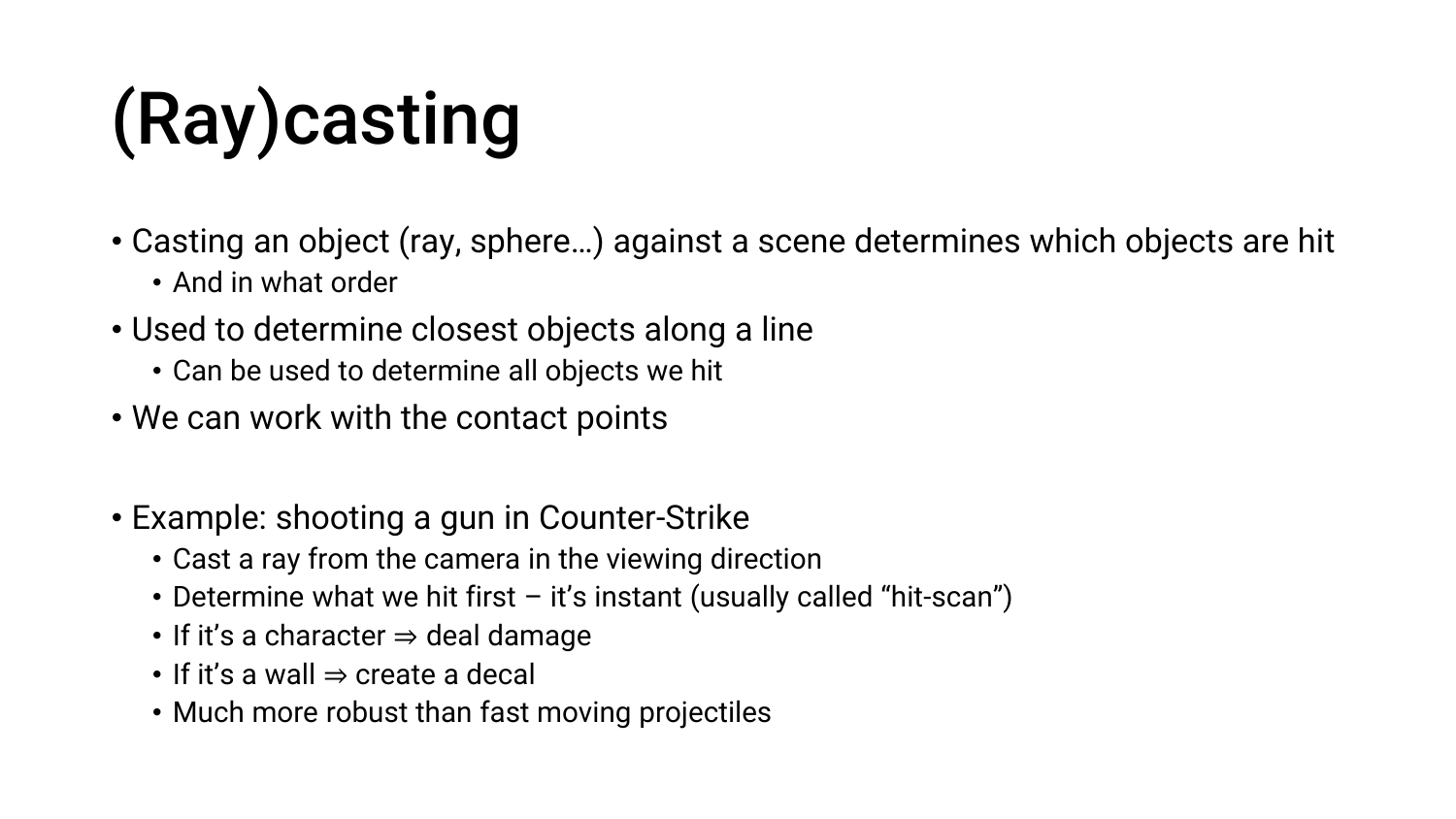## Space partitioning

- If we have thousands of objects in the scene and need to compute object-object intersection for each
- Again,  $O(n^2)$  tests
- Create a data structure that allows fast querying of possibly intersecting objects
- Discard distant objects fast
- Possibilities
	- Regular grid BAD
	- Irregular grid better
	- Bounding Volume Hierarchies (BVH) much better
	- BSP or kD-trees best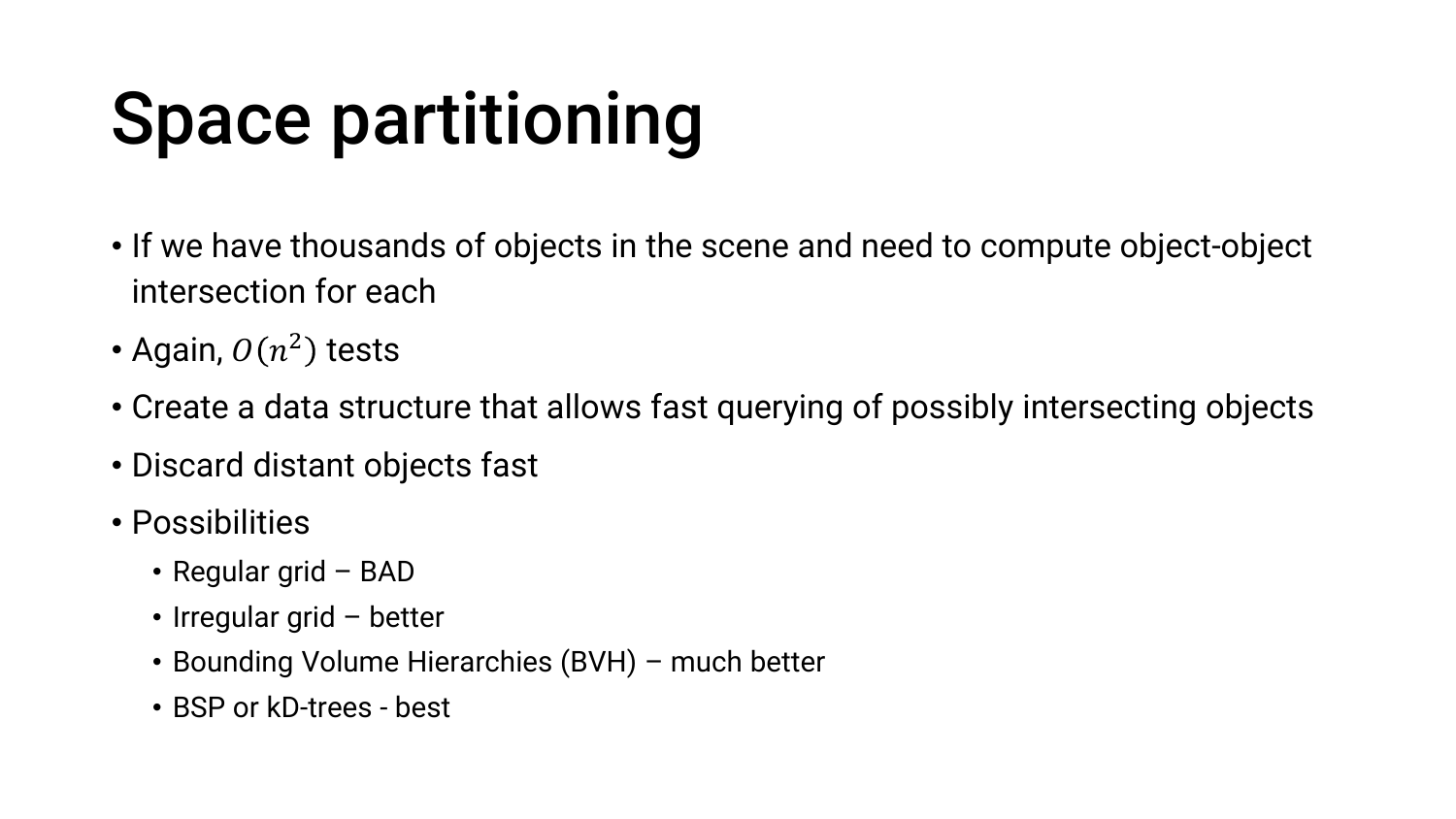# Space partitioning (2)

- Need to consider dynamic objects
- Our space partitioning system must allow fast rebuilding of the hierarchy
- Or small adjustments in the tree structure during update
- Worst case rebuilding the whole tree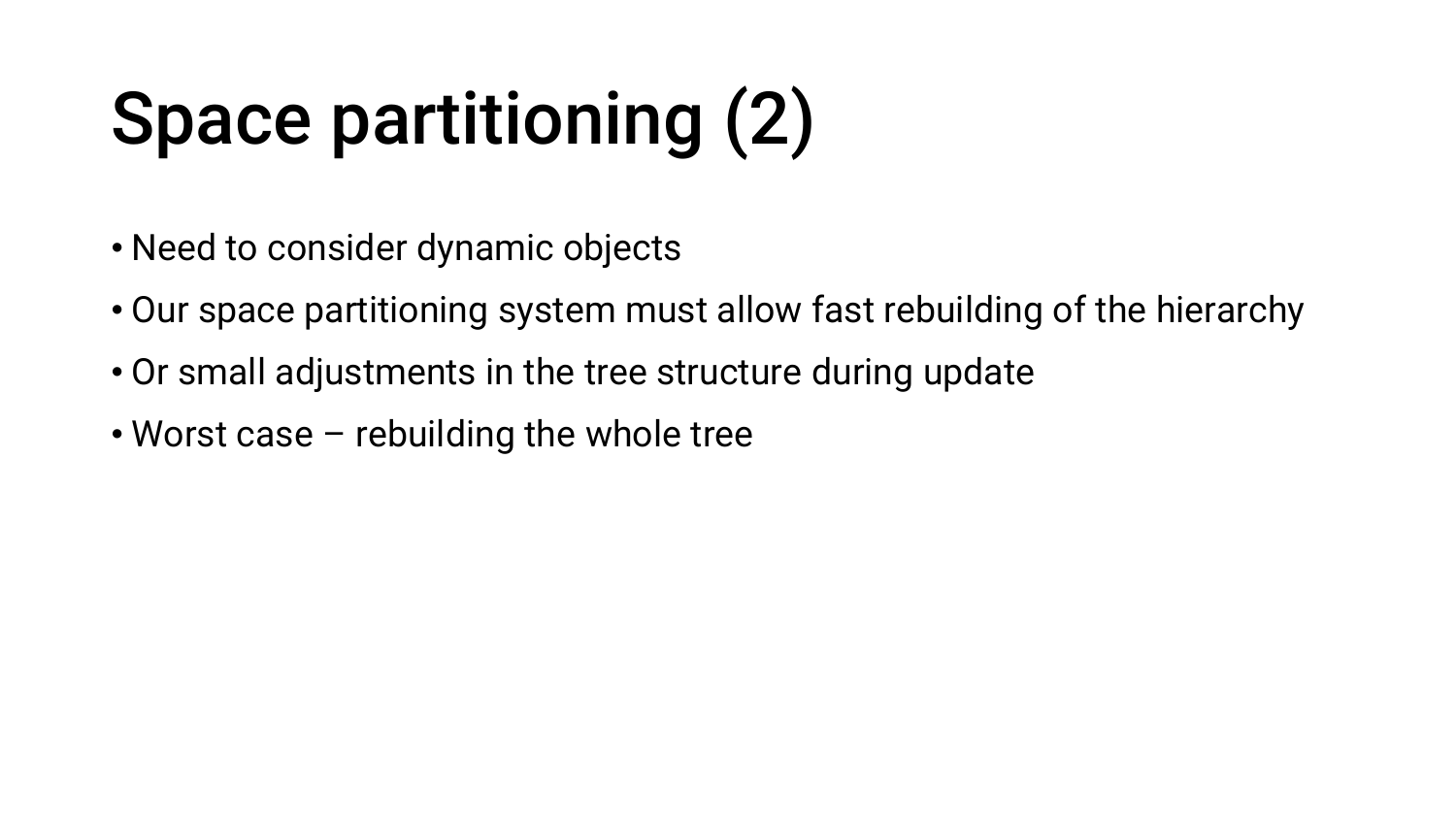#### Collision response

- Once we know two objects are colliding (will be colliding in the next frame), we want to produce a correct response
- Need to take into account physical materials
	- Throwing a ball on concrete vs. throwing a ball on soil
- Collision response is produced as additional forces
- A new force is produced for both objects
- For this, we need to determine the actual intersection locations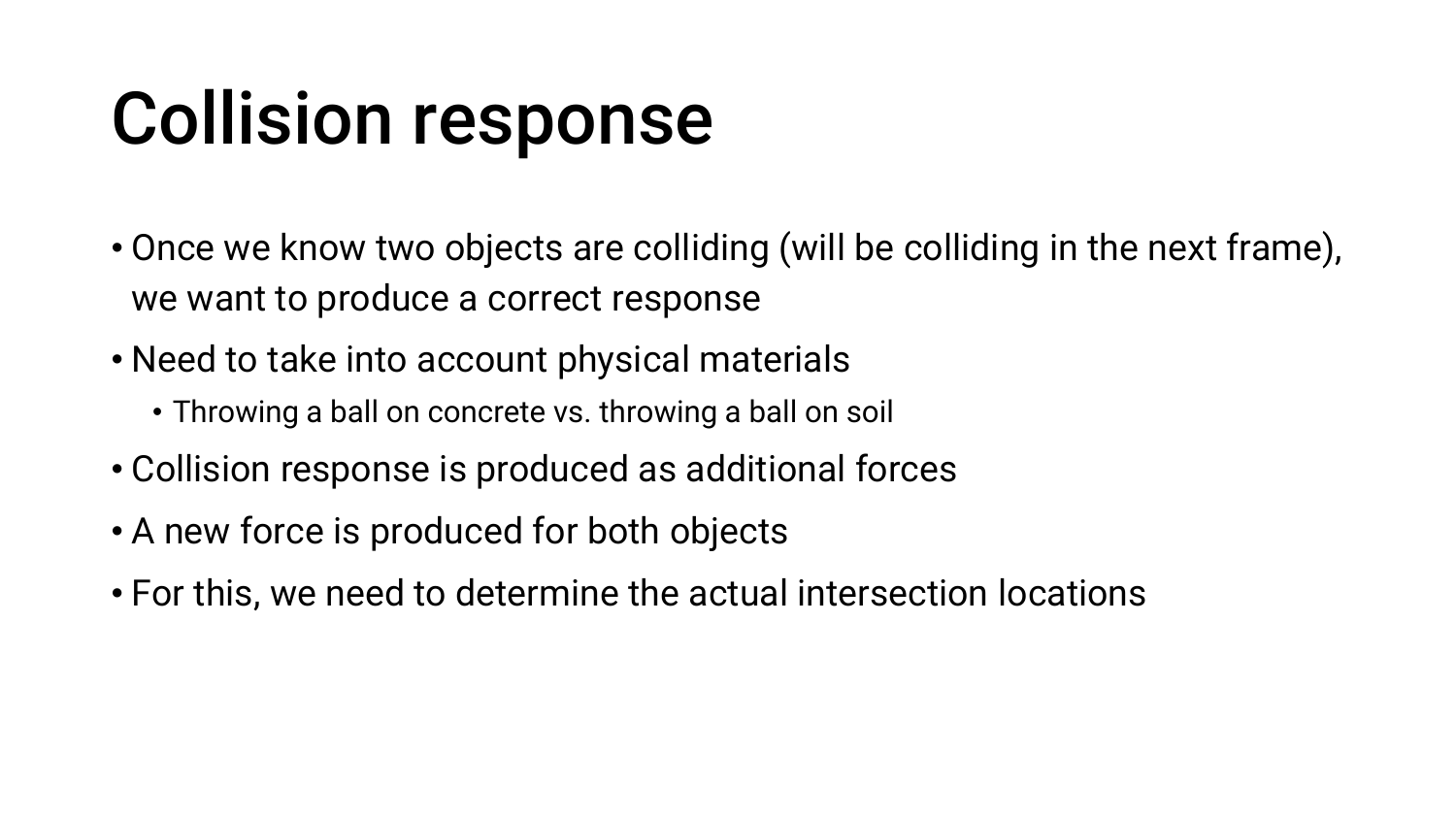#### Precision problems

- To be fast enough, we cheat, but create several problems that can occur
- Fixed time updates should occur in infinitely short intervals
	- Otherwise, a fast-moving object might pass through walls, because we didn't catch the moment when it was colliding
- Using static intersections instead of dynamic
	- Using algorithms that consider linear and angular velocity of objects might solve the previous problem
	- However, these algorithms are usually much slower to compute
	- Viable (fast enough) for simple bounding volumes such as spheres
- Solving collision response pair-wise
	- If we solve the collision for A, B and decide to move B so that it collides with C
	- Then, the same happens for B, C => A; C, A => B...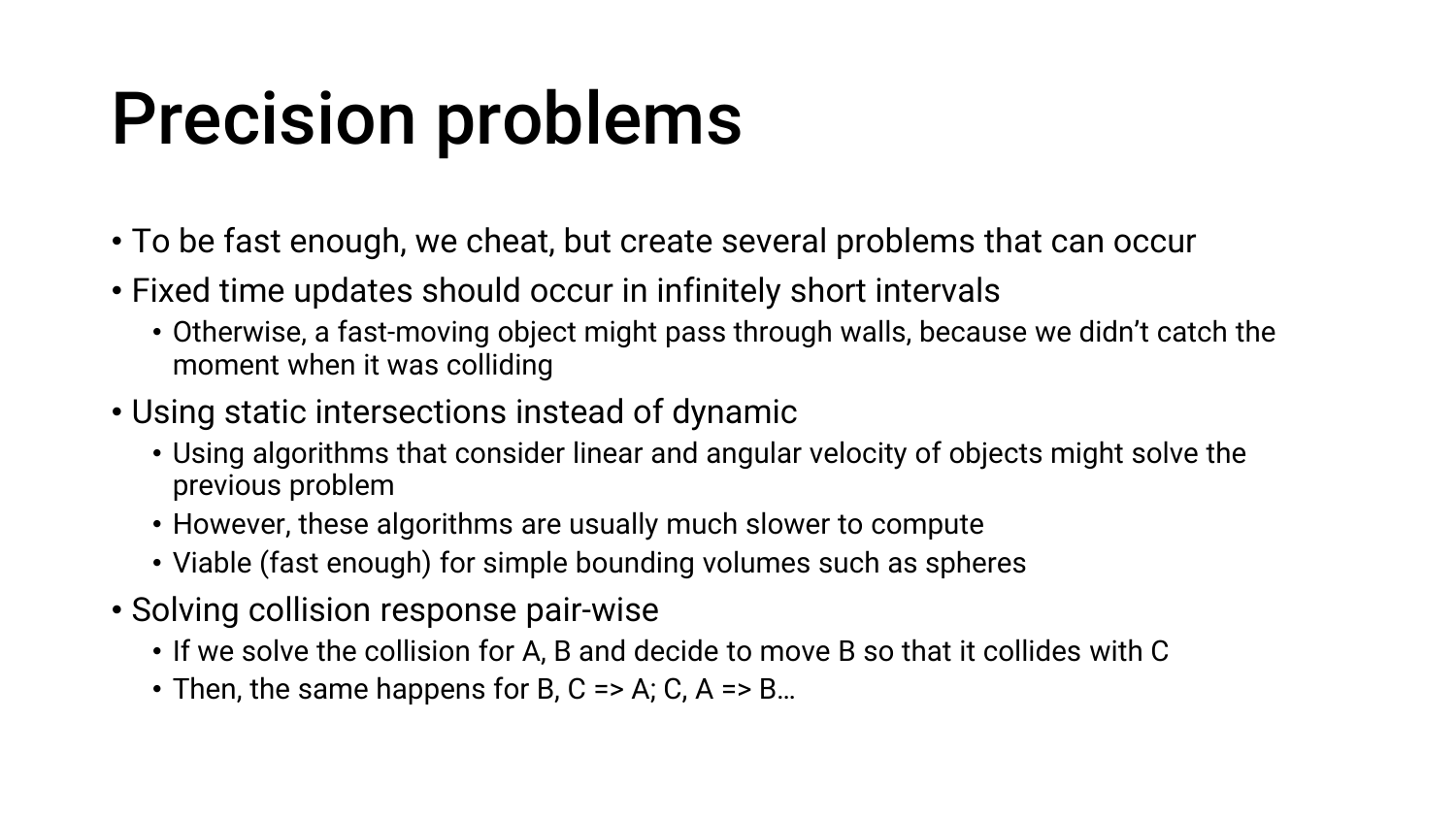#### Solutions

- Ostrich approach
	- Ignore the problems and let's hope a bug will never occur
- Selective approach
	- Select dynamic collision algorithms for more important and fast-moving objects
	- Grenades, bullets, …
	- Any object it will collide with is going to have to use the dynamic intersection version
	- Or at least the "half-dynamic" version (one object dynamic, the other static)
- Know physics limitations
	- Thickness of colliders & maximum object speed
	- Amount of objects
	- Complexity of objects colliders, rigidbodies, joints…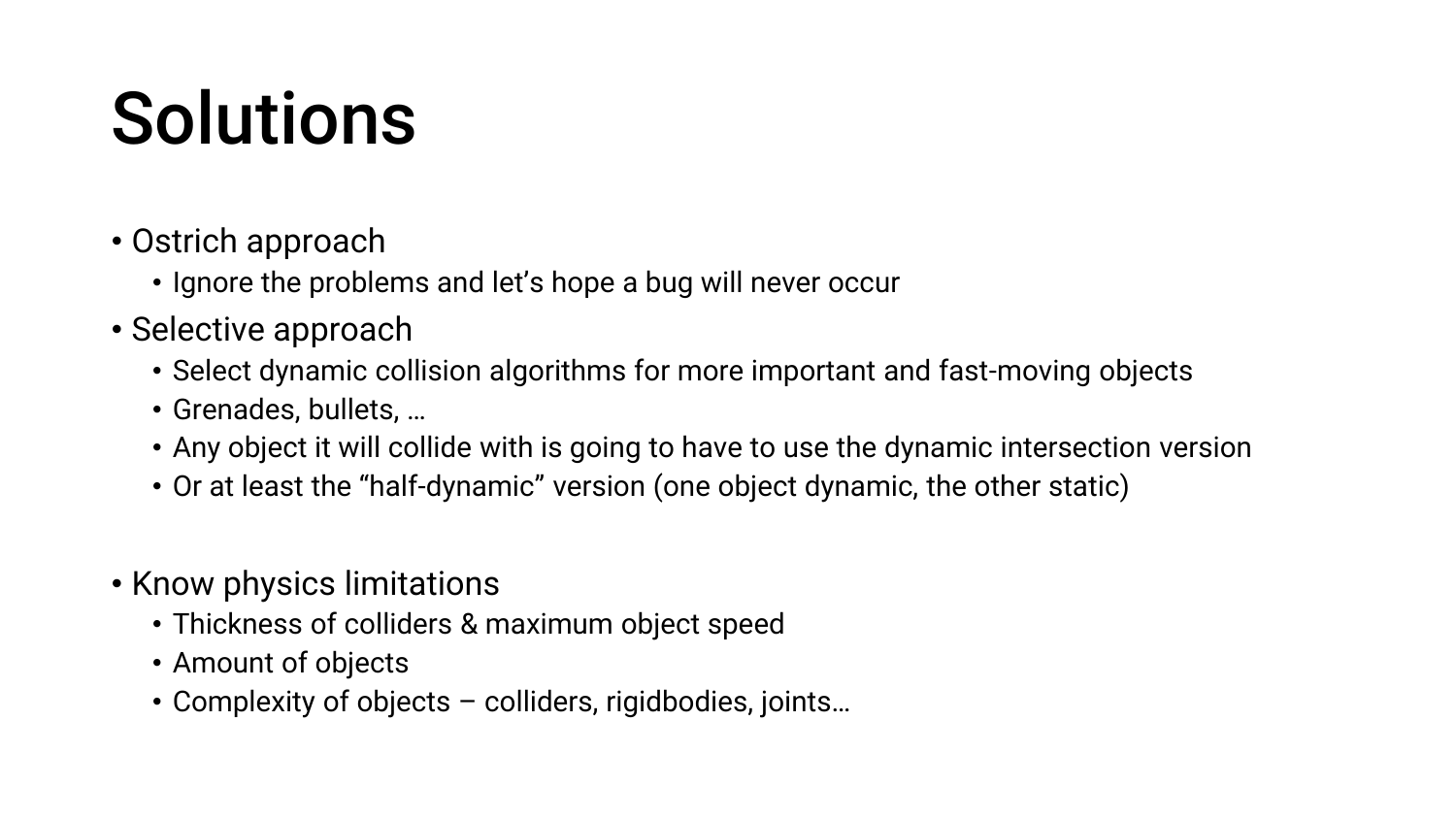# Unity's physics engine

- The Transform component of a game objects contains the position X and orientation q
- We add physics through components
- **Rigidbody** Provides *mass* for our object and allows forces to affect it
	- Other settings such as *drag, collision detection settings, kinematic settings…*
- **Colliders** Give our objects *shape*
	- Allow us to detect *collision events*
	- Can be triggers that do not actually collide but provide *trigger events*
		- "regions" we can activate
	- Are used to calculate the inertia tensor automatically
- **Joints** and **cloth** Constraints and non-rigid simulation
- **Character controller**  unaffected by forces, responds to collisions
	- Special component for controllable characters physically unrealistic
- NVIDIA PhysX (3D), Box2D (2D), Havok (experimental 3D replacement)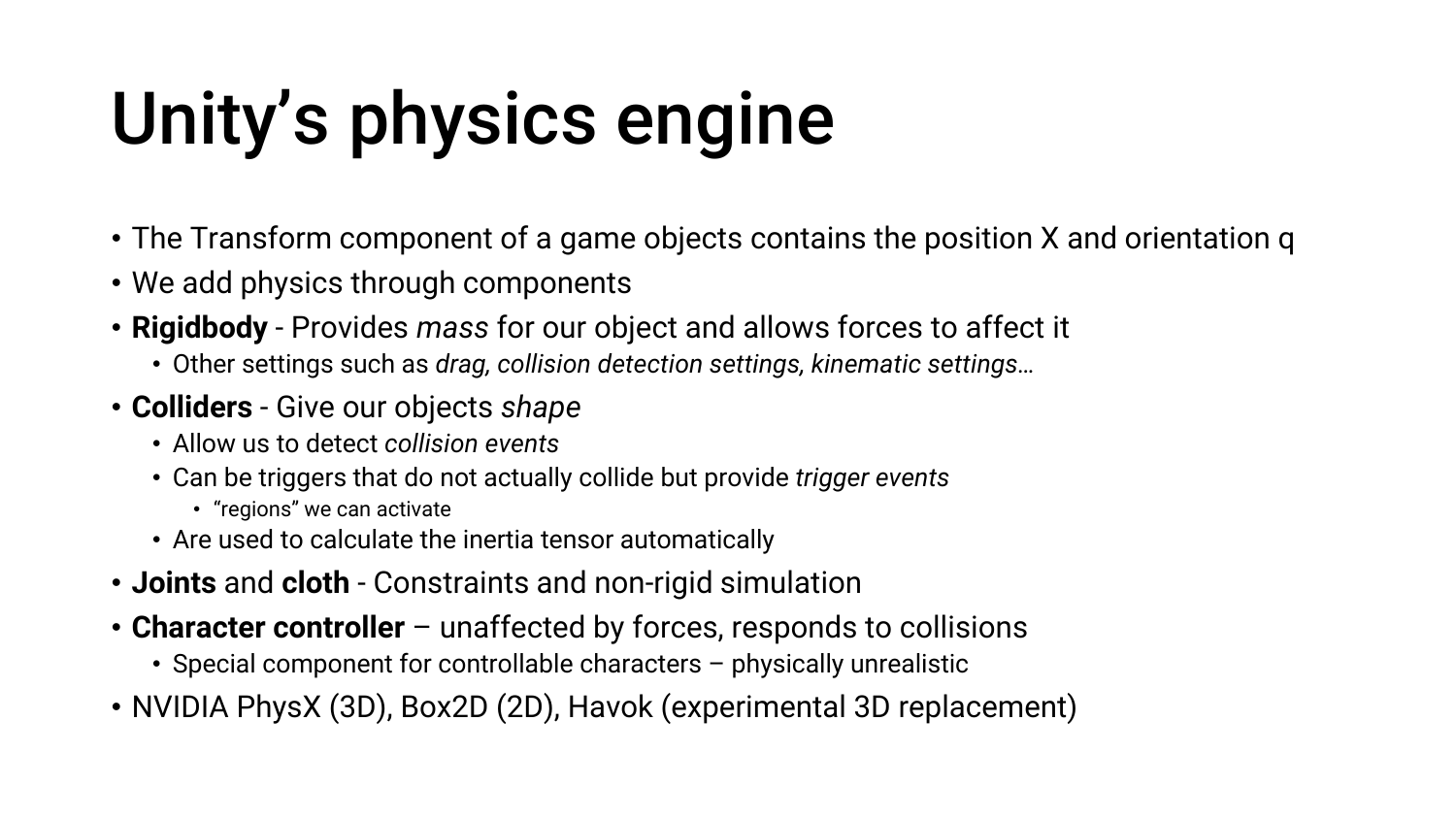# Unity's physics engine scripting

- Physics computation happens after FixedUpdate
- The Rigidbody component allows for manipulation of objects with forces
	- Hitting objects with colliders produces contact force
	- Computes center of mass automatically
	- AddForce, AddTorque, AddForceAtPosition
	- Manually setting velocity possible but not recommended
	- Can have physical material (friction and bounciness)
- Collider components
	- Can have density (for Rigidbody auto-mass computation)
	- Can be triggers
	- Provide collision callbacks
		- OnCollisionEnter, Stay, Exit
		- OnTriggerEnter, Stay, Exit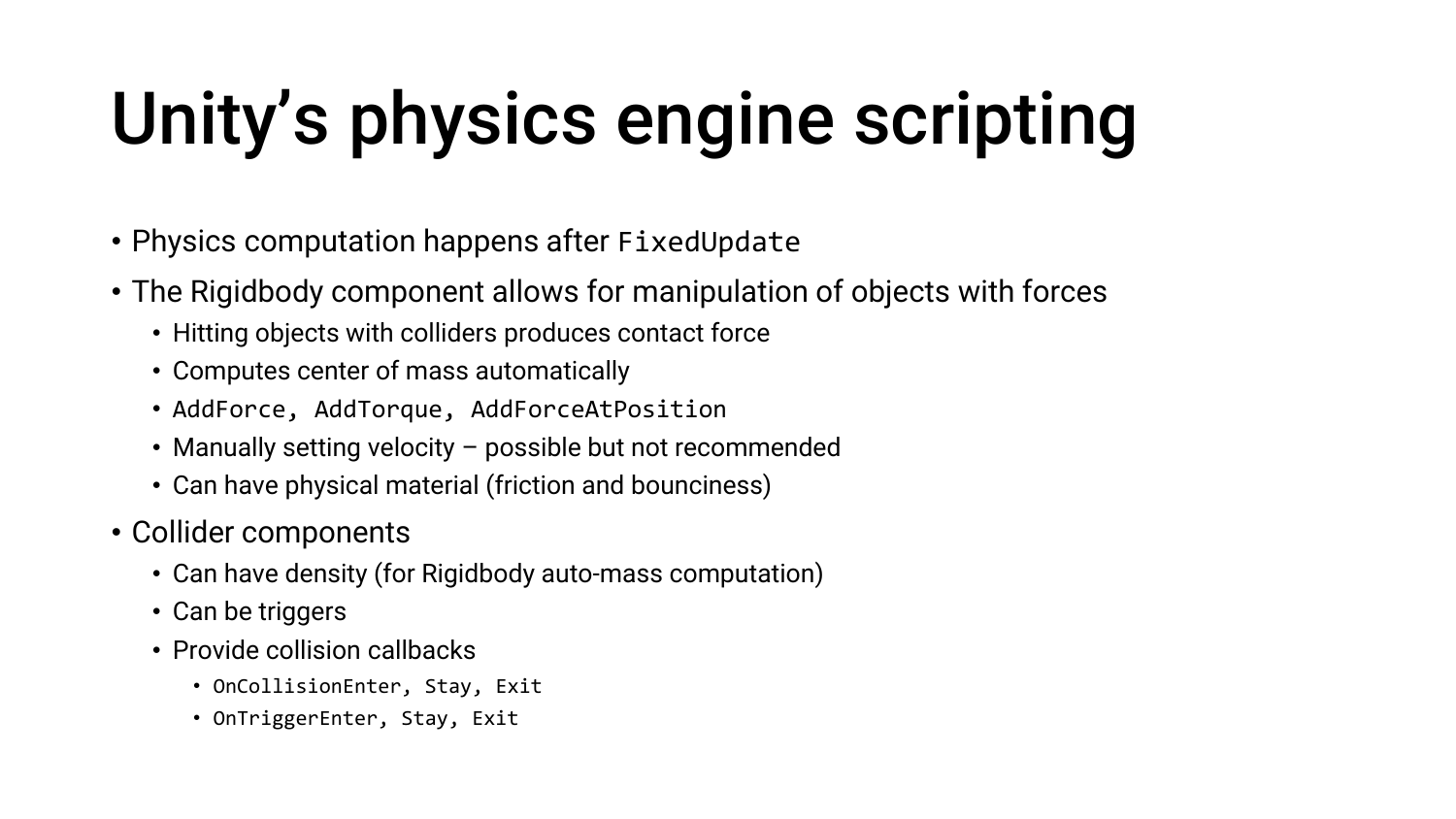#### Execution Order of Event functions

- What Unity events get called in what order
- Most important image for every Unity programmer!!!

<https://docs.unity3d.com/Manual/ExecutionOrder.html>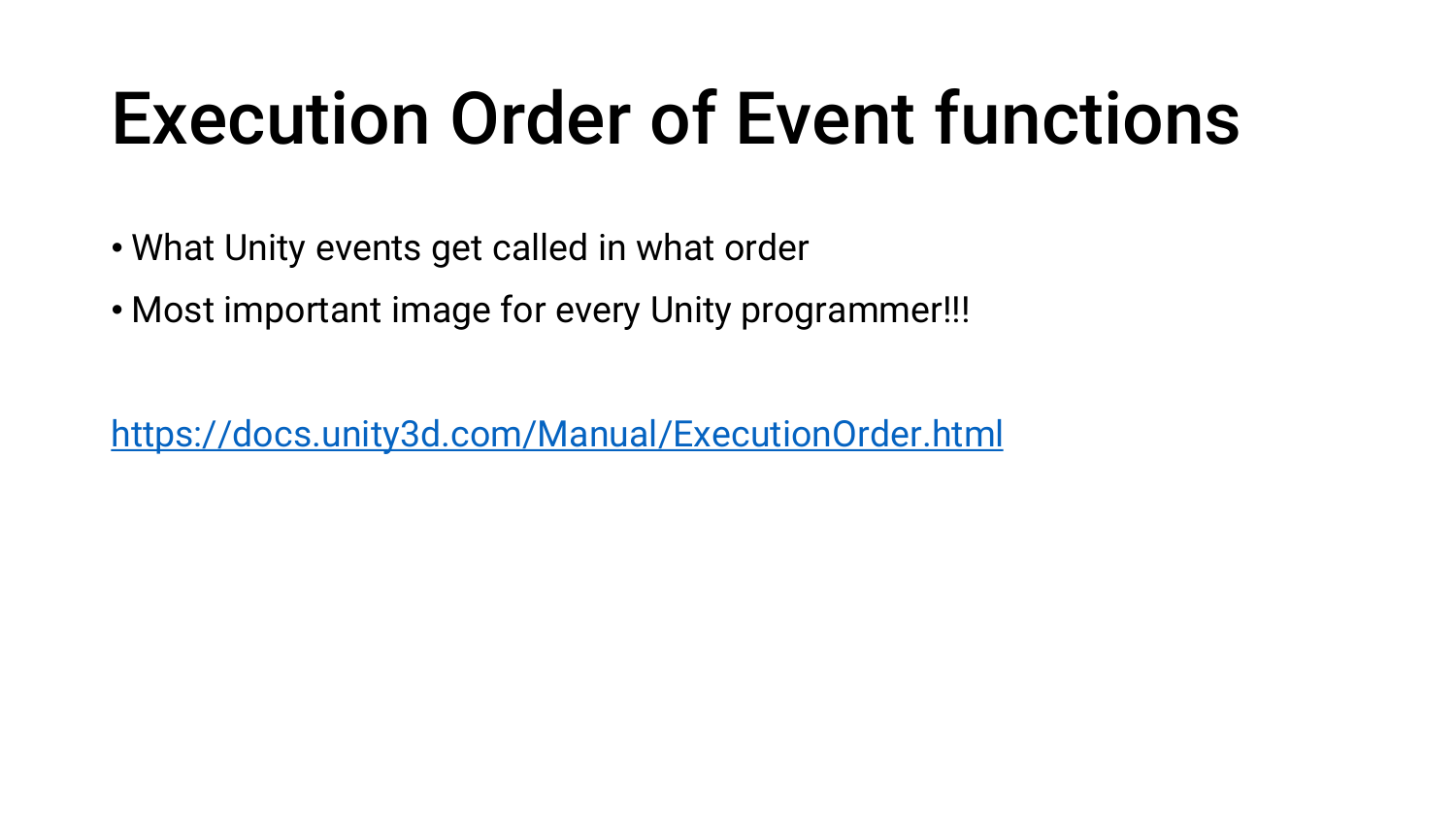# Unity's physics engine scripting (2)

- Physics class
	- Global physics settings (As well as Project Settings => Physics)
	- Overlap tests
	- Cast tests
	- Closest point computation